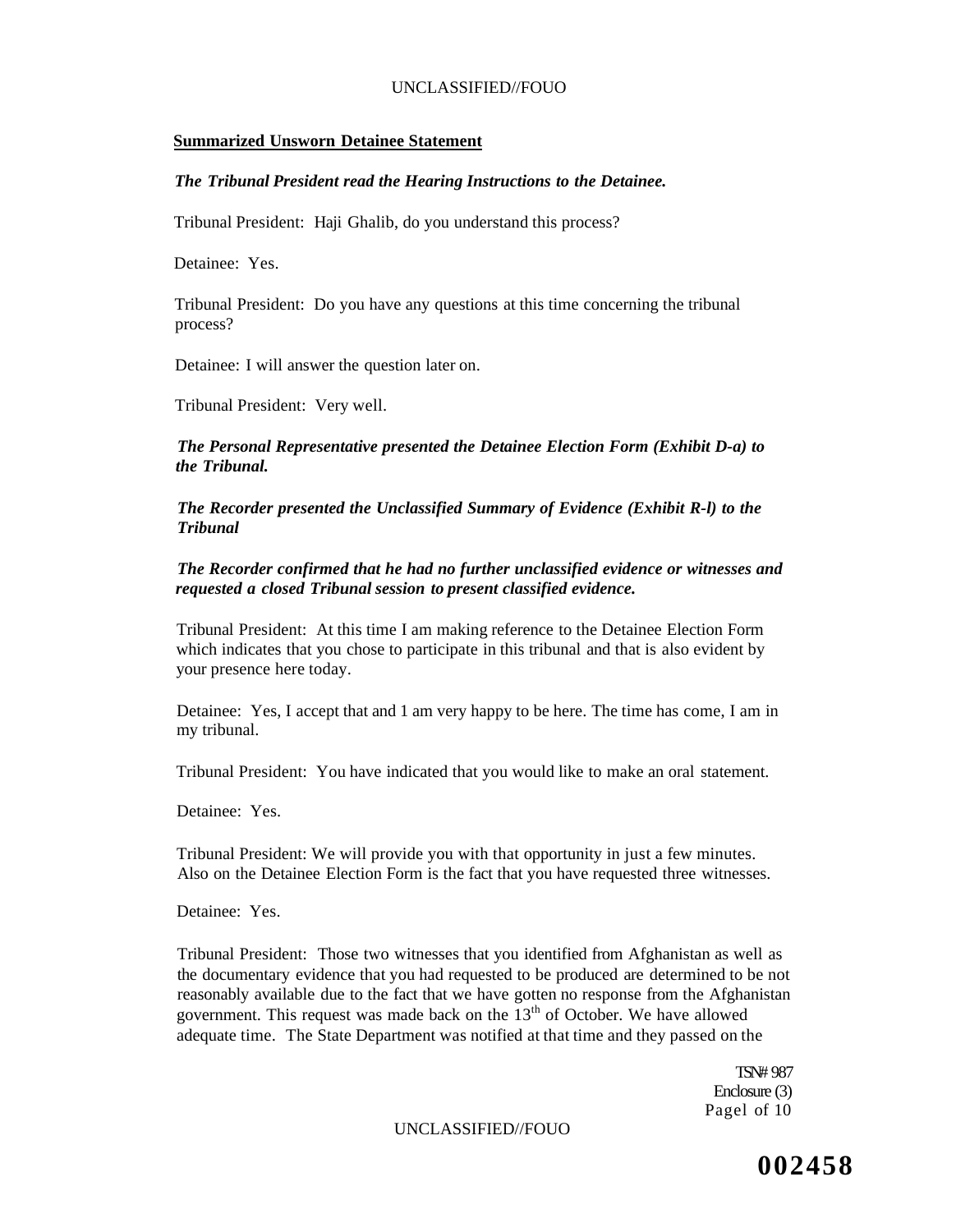request to the embassy of Afghanistan and since the time of the initial request, we have not gotten a response back as of today's date, which is the 24<sup>th</sup> of November, with **the** deadline being identified as the 8<sup>th</sup> of November. The other witness that you requested is detained here, he will be produced, and he will testify today. We will give him the opportunity to testify on your behalf. Haji Ghalib, you may now present information or evidence to this tribunal and you have the assistance of your Personal Representative. Do you still wish to present information to his tribunal?

Detainee: Yes.

Tribunal President: Would you like to make that statement under oath?

Detainee: Yes.

## *The Recorder administered the Muslim Oath to the Detainee.*

#### *Summarized Sworn Detainee Statement*

- *•* **3.a. The Detainee is a member of the Taliban.**
- **3.1. Detainee was the commander of Shinwar, Afghanistan and was in this post until his capture.**
- **3.2. The Detainee was captured with a letter from the Ghunikiel Administrator, Haji Jabar, which implicated the Detainee as a bomb maker.**
- **3.3. United States Special Forces discovered a bomb making facility in a compound located next to the Detainee's place of business. They discovered approximately 18 assorted types of explosive devices.**

Personal Representative: The first item said you were a member of the Taliban and you were the commander of security for Shinwar, Afghanistan and you were at your post until capture.

Detainee: Before I had my present job during the time when the Taliban was in power, I was sent all over. I was with Haji Cades (ph.) and his brother Haji Abdul Haq; we were together fighting against the Taliban, before the Americans came to Afghanistan. Haji Abdul Cades (ph.), Haji Abdul Haq (ph.), and myself were there. Haji Abdul Haq (ph.) was captured and killed while Haji Abdul Cades (ph.) and myself survived. Haji Abdul Haq (ph.) was known by the world and the people of Afghanistan as a leader. When we came from Pakistan we captured Torkham (ph.), which is on the border between the two countries, then on to Jalalabad. Before the fighting started at Tora Bora I was very close to Haji Abdul Cades (ph.). I have asked for three witnesses. The names of these people that I have called for as witnesses are very well known in the U.S. government. I have asked for Haji Demohab Mohammed (ph.) Governor of Jalalabad (ph.) and Haji

> ISN#987 Enclosure (3) Page 2 of 10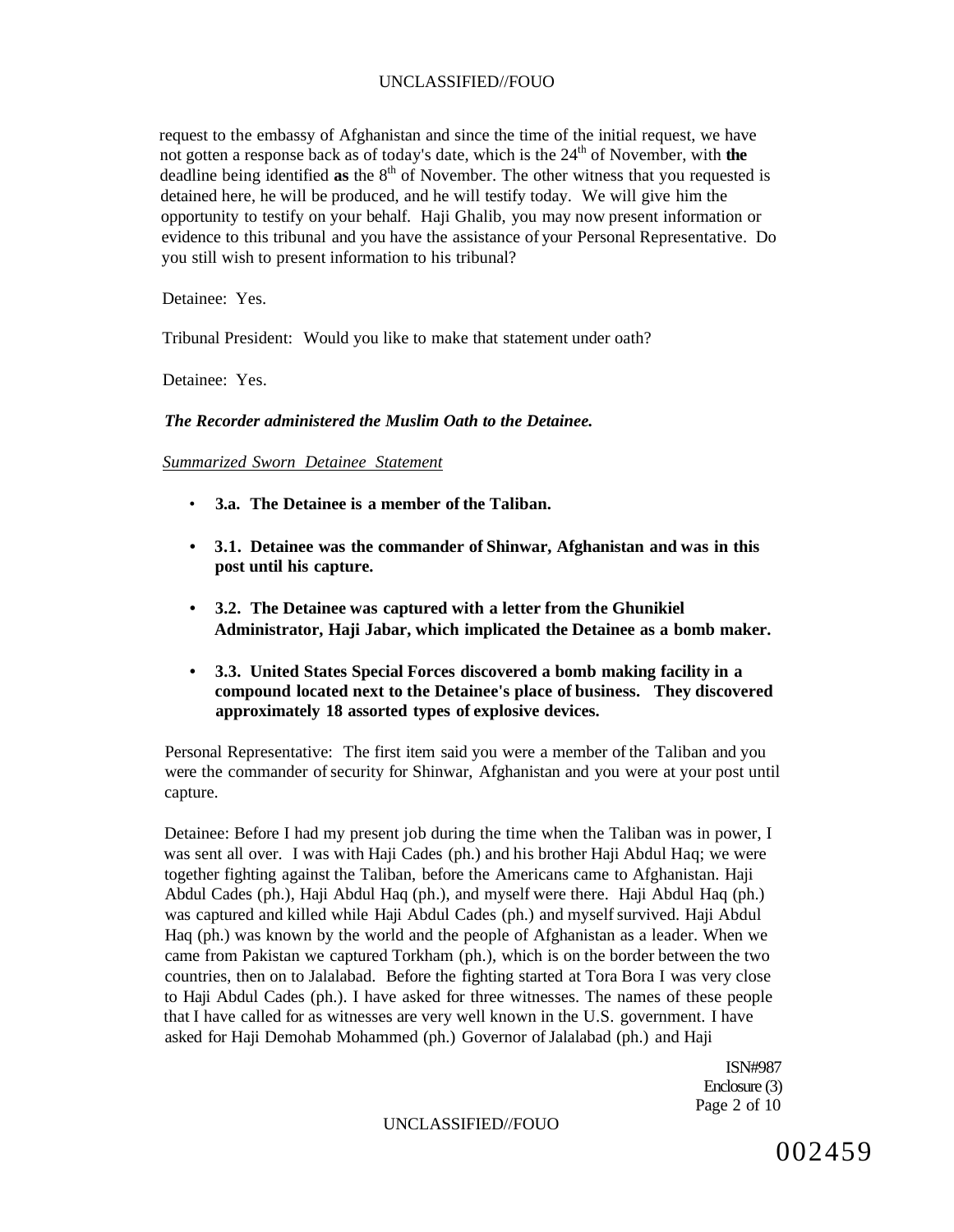Mohammed Sahara (ph.). I gave these two names because they are known to the American officials and they can prove that I am innocent. For the last eight years I have fought the Taliban and Al Qaida and I also fought them at Tora Bora. It was a shock to me that I was accused of having a letter from the enemy in my office. I have a lot of evidence like videos that will prove to you who I am. I captured a lot of Al Qaida and Arabs that were turned over to the Americans. I even went with U.S. forces to destroy the house of Osama Bin Laden. All you have to do is check the record. When you check my record you can then decide if I am guilty or innocent, you will see the truth. I heard about the Haji Jabar letter two months before I was arrested from an American officer. Two months ago I found out that Mr. Hadrataly (ph.) is a commander in Jalalabad. He gave a letter to the American forces that arrested me because I was member of a different party than him. I went to Haji Kadead (ph.) to tell him my story in case some American did not know me and he was a high official that knew the Americans and asked him to explain my story. I left Kabul and went back to Jalalabad. There were a lot of U.S. military forces in the area and weapons warehouses that belonged to Haji Jabar, our district manger. The Americans removed all the weapons several weeks before I was arrested. When I was in Kabul, the American forces came to my office. There was one government weapons warehouse that I was in charge of, which was sealed. A week after I got home from Kabul, that was the day that my brother had returned from the Hajj. That was the same day I was arrested by the Americans at my office. No one said anything to me about bombs, but I do think later on they may have found some at the Courthouse, which was not under my control. From my office to the Courthouse is a distance like from one side of Cuba to the other side of Cuba. It is a shock to me, because I am a police commander. If something is found in an area you just do not arrest any police commander. On September 11, did you arrest any police officer? It would have been better if you would have just come to my office and asked me. We could have worked together on this, but no, you just captured me and brought me here. They say in my country if you find me guilty, then kill me. If I am innocent, set me free. That is better then staying here. Haji Jabar can be found in Afghanistan. If he said I am a bomb maker, then that is the truth. Haji Jabar and I have had many disputes. I am of a different party called the Frontier Freedom Party and he is from the Hekmatyar (HiG group = Hesb-Islami-Gulbuddin, led by Gulbuddin Hekmatyar) and over the years we have a lot of personal disputes. You ask Mr. Kakof (ph.) about my life. If you cannot find any person that can provide any sworn evidence then I should be free to go. After this tribunal there is time to ask Haji Kadeed (ph.) Mohammed, the Governor of Jalalabad (ph.) and President Karzai about me. You will find out who I am and what I did, and that will prove my innocence.

Tribunal President: That is why we are here today, to determine if you are properly classified as an enemy combatant. We have come here with an open mind and we have only seen these two pieces of evidence that have been presented to us. So only after we have seen all the evidence and heard the witness will we reach a decision.

Detainee: When we were fighting at Tora Bora, there were three high-ranking commanders that surrounded it on three sides. There was Haji Hasaghalig (ph.) on the

> ISN# 987 Enclosure (3) Page 3 of 10

UNCLASSIFIED//FOUO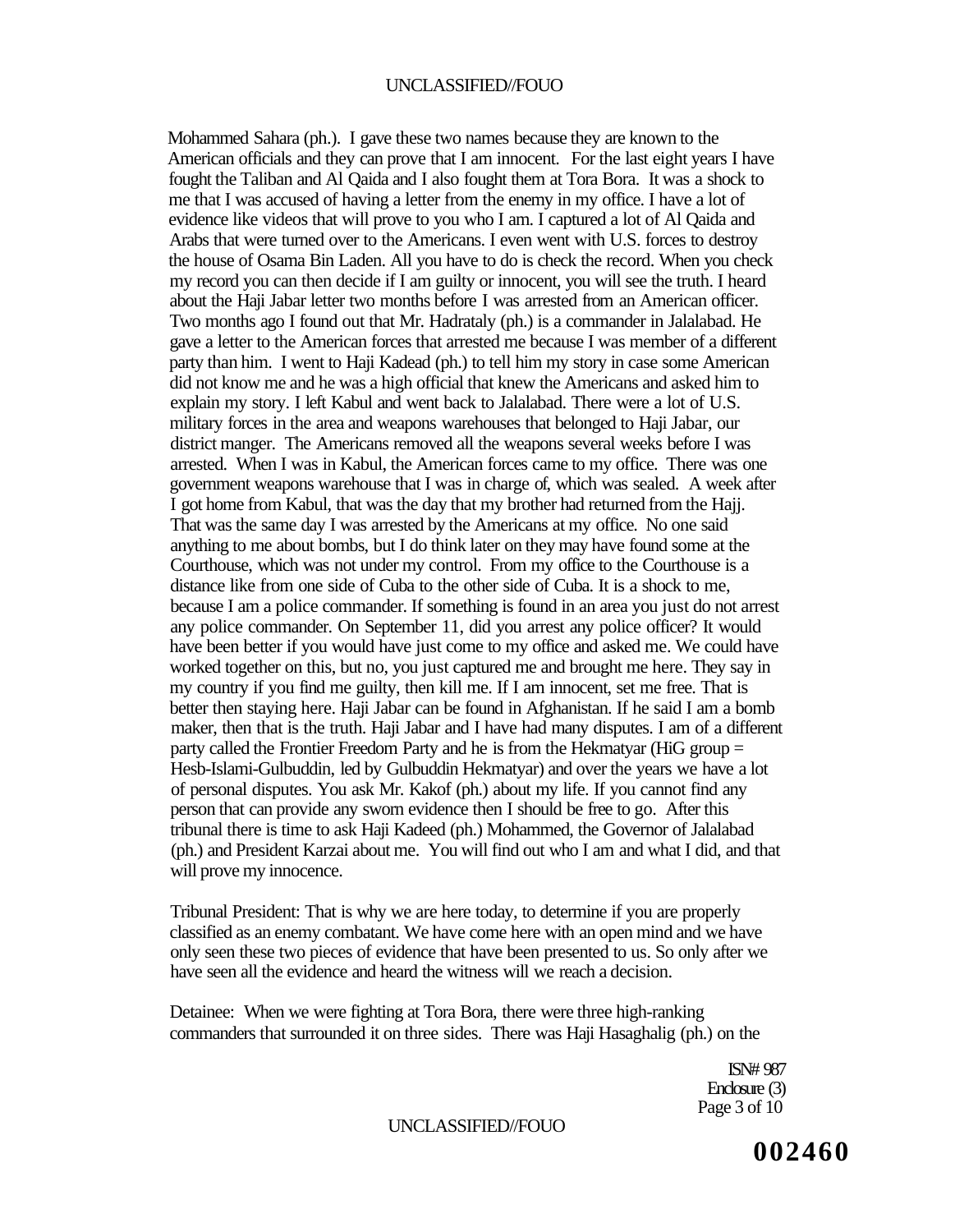Pakistani side, on the other side Haji Saman (ph.) and in the middle was Haji Zahear, (ph.) who I was with. There was American military personal there and I hope that you can find them and ask them about me. We were fighting there and I captured eight Taliban or Al Qaida. Haji Hasaghalig (ph.) let about forty escape so I got on the phone and cussed at him and that is the reason that I am here. You can get the information that I was righting at Tora Bora. I am here because I insulted Haji Hasaghalig (ph.). I was a member of the party called Mahasne Melle (ph.) under the leadership of Persagh Mahdgluney (ph.). We did not have anything to do with the Arabs. We only worked with the Americans. I was also at Herat fighting and you can also find information at this place. My party only worked with the Americans and this made other people envious and you can ask anybody in the Jalalabad area about how hard life was for me in Jalalabad (ph.) under the Taliban. They will tell you that I fought very hard against the Taliban and Al Qaida. Please get the information from them about me. It will prove to you who I am. I was looking forward to the day that I was coming to this tribunal and have someone listen to me and I have said to you nothing but the truth. I will say it again. If you find me guilty then kill me. I am worried about my future and I do not have any face. To face my people, my tribe, to let them know why I was in Cuba. If you have any more questions, please let me know.

Personal Representative: Sir, we were going to read each piece of the evidence and he covered all the points that we had talked about earlier.

Tribunal President: Haji Ghalib, does this conclude your statement?

Detainee: I would like to see any evidence. After that, I will answer your questions.

Tribunal President: Personal Representative, do you have any questions for the Detainee?

Personal Representative: No sir.

Tribunal President: Recorder, do you have any questions for the Detainee?

Recorder: Yes, sir.

Recorder: You covered the part about the letter when you were captured. Did you have any other letters on you when you were captured?

Detainee: At that time I had a notebook with me, some tissues, and eighty thousand Afghani Rupees. I also had a letter with me that made me police chief of the  $81<sup>st</sup>$  district. I am not a child. I would not carry a letter from someone that I had been fighting with all my life.

Tribunal President: You are referring to Haji Jabar?

ISN#987 Enclosure (3) Page 4 of 10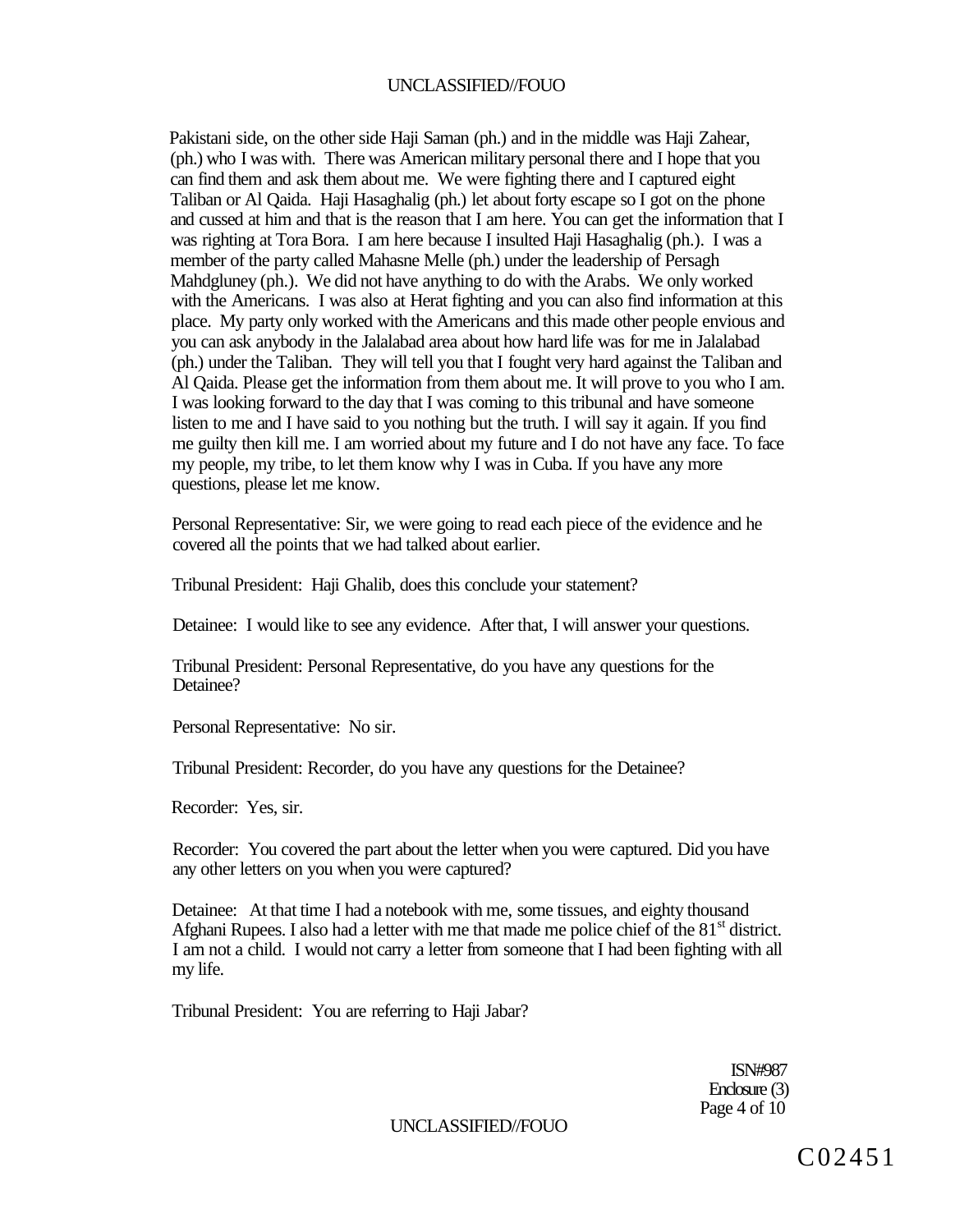Detainee: I only had the notebook with the only working phone number in it, the money, and the letter that I was to be Police Commander. Think about it, the American enemy was the Russians. Would you keep a Russian letter in your office?

Tribunal President: Do any Tribunal members have any questions for the Detainee?

### Tribunal Members\* questions

- Q: As the commander of security for Shinwar did you work for Haji Jabar or someone else?
- A: Yes, all the districts are managed by a district manager. Haji Jabar is working for the Governor. All the police answer to the Central Police Chief, which falls under the state ministry in Kabul.
- Q: How long did you serve as the commander of security for your area?
- A: After the fighting was about one year.
- Q: Before the time you were fighting how did you support yourself?
- A: Thanks to God I have a farm when the Russian were in Afghanistan we moved to Pakistan. After they left we moved back to Afghanistan, when the Taliban came to power I moved back to Pakistan and I worked in my brothers' shop.
- Q: Concerning this letter that Haji Jabar wrote, we have not seen this letter. Have you seen this letter?
- A: I did not see it for myself; in Bagram someone read it to me but I have never seen it.
- Q: When they read it to you, did it say anything about you being a bomb maker?
- A: No, they did not say any thing like that. When I was captured they told me twenty different things. None of them said that when I got to Bagram. They told me that there.
- Q: So you knew that this facility was there?
- A: Yes as you Americans know in every district there is a warehouse with weapons in it. We cannot take one bullet. It all belongs to the government You would have to get paperwork to take one thing.

Q: Earlier you said that Haji Jabar was from a different political organization then you. Were you having a dispute with him before you came here?

> ISN# 987 Enclosure (3) Page 5 of 10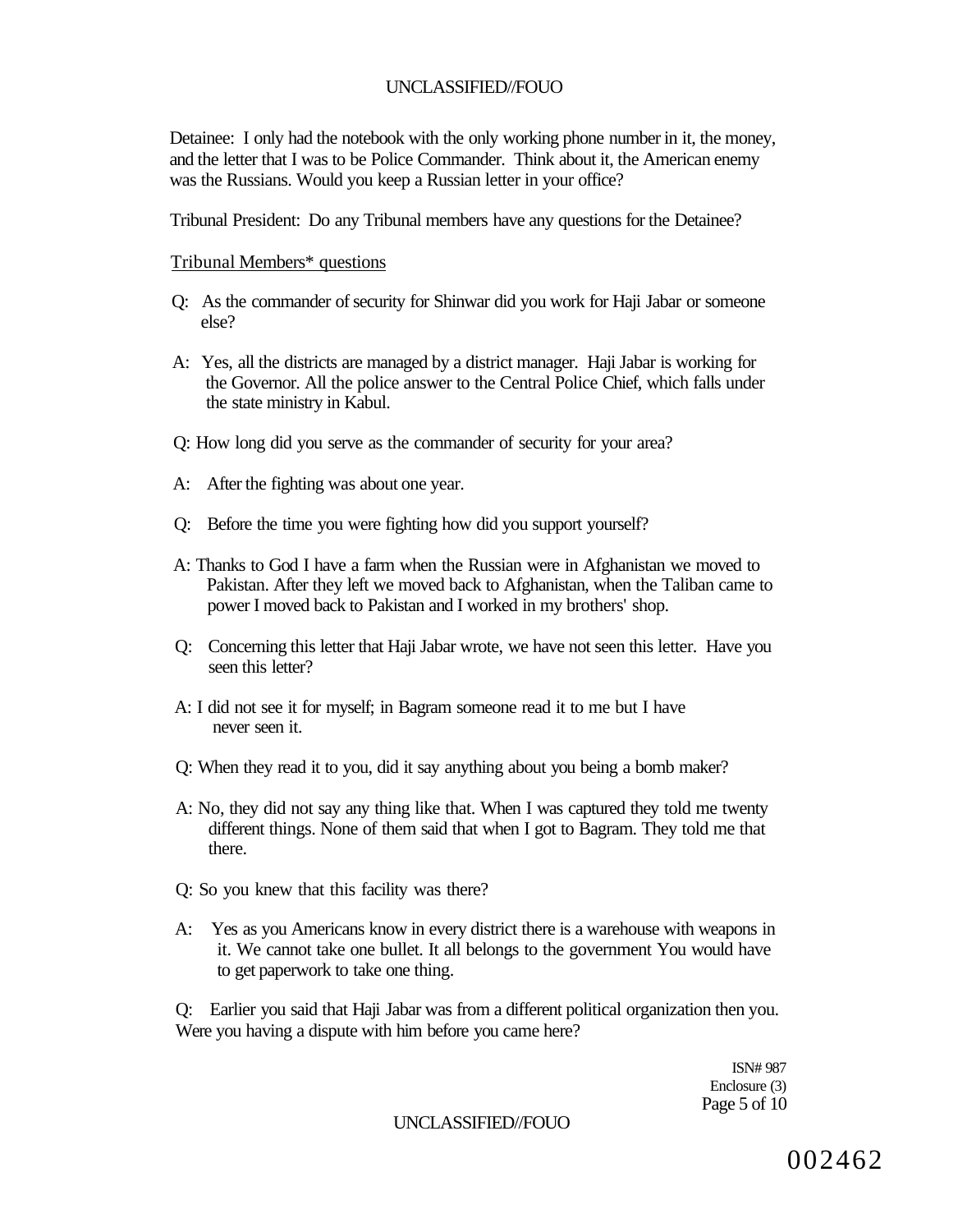- A: Yes, we had a political dispute before I came here.
- Q: Did this dispute ever get aggravated to the point where he would falsely accuse you of these things?
- A: Yes, that is the truth, just ask the people in Afghanistan. When the Jubock (ph.) party started the civil war in Afghanistan, before the Taliban, I captured the members of this group and gave them harsh treatment in jail. I did not allow anybody in my tribe to join this group.

Q: So when you were arresting them you had to treat them rough or they treated you rough - which is right?

- A: Yes, I treated them very bad in jail, and in Bagram they told me the same is true.
- Q: Well, that makes sense that if you arrested many members of Haji Jabar's party, now he is accusing you of being a bomb maker - is that right?

A: Yes, *I* can understand, it is revenge. This is not only Islamic law, it is law around the world,

Q: Is Haji Jabar in the camp here also, or is he back in Afghanistan?

A: When I was arrested he was still district manager. I do not know where he is now.

Q: Does Haji Jabar know how to make bombs or does he have people that know how to do this for him?

A: I do not know.

Q: But you yourself do not know how to do these things?

A: I never made, I never did, I never see, in front of you all I will swear to God and God will see us now.

Q: You said that you fought side by side with American forces?

- A: Yes, in Tora Bora.
- Q: Do you know which soldiers they were? Anything that can identify those soldiers?
- A: They did not tell us their names. We would contact them for air support. They were in contact with the aircraft for air support.

ISN# 987 Enclosure (3) Page 6 of 10

UNCLASSIFIED//FOUO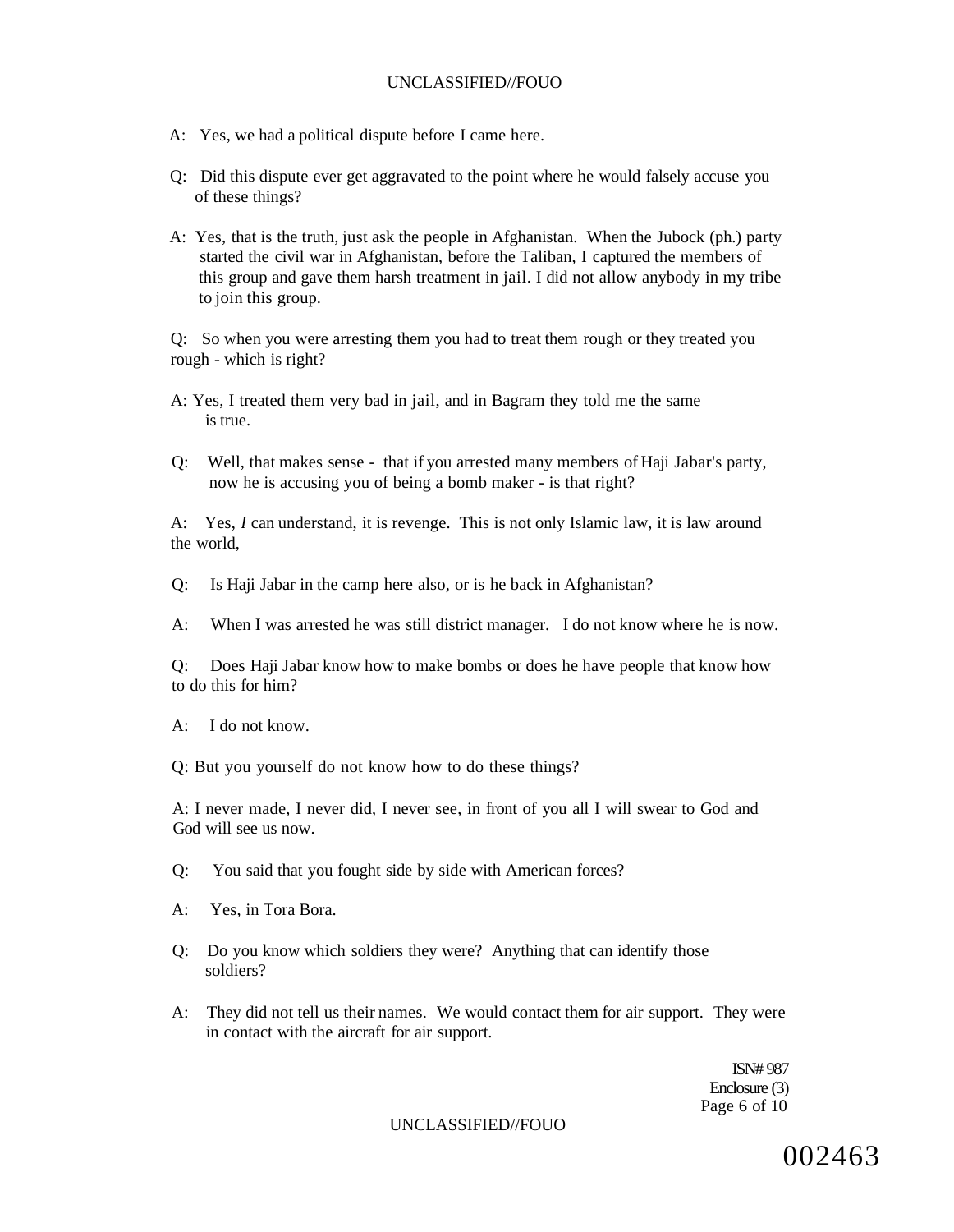Q: Who trained you to use the communication equipment?

A: I was in the front line, not in command and control of the war; we talked to Haji Sazear (pL) and he talked to the Americans.

- Q: You had mentioned Haji Sazear (ph.) before, the son of Haji Anmod (ph.). Do I have the names correct?
- A: No, I said there were three different commanders one was Haji Azertale (ph.), Haji Zamond (ph.) and the last was Haji Zaear (ph.)
- Q: And the first commander, I did not get that name?
- A: Haji Azertale (ph.)

Detainee: 1 forget to say one thing. I contacted the consulate when the air strike began and I told them where the Taliban were and where their houses were and things like that also their military bases and where to put bombs.

- Q: You seemed to have worked very closely with the Americans?
- A: Yes, you are right.
- Q: You seem to be a very strong person, mentally and physically too. Having been here for two years, you worked with the Americans, yet you are in an orange uniform?
- A: That is also sad for me; when I was there I was working with you and now I am here, and I see those people here that I helped capture in Afghanistan.
- Q: Is there anything that we are going to see why you are wearing orange? Is there anything you want to tell us about that?
- A: Ifyou were in prison with me in Afghanistan, what would you ask? You should ask the people back home they would tell you my life story to find the truth.

Q: When I ask you about the uniform: you are wearing the orange uniform, and there are other people in camp wearing tan or white, and you wear the orange.

A: I do not know, either - when I asked that question I did not get an answer.

Tribunal President: Thank you for you testimony. We are about to call your witness to testify. Before we do that, is there anything else that you would like to say in your statement?

> ISN# 987 Enclosure (3) Page 7 of 10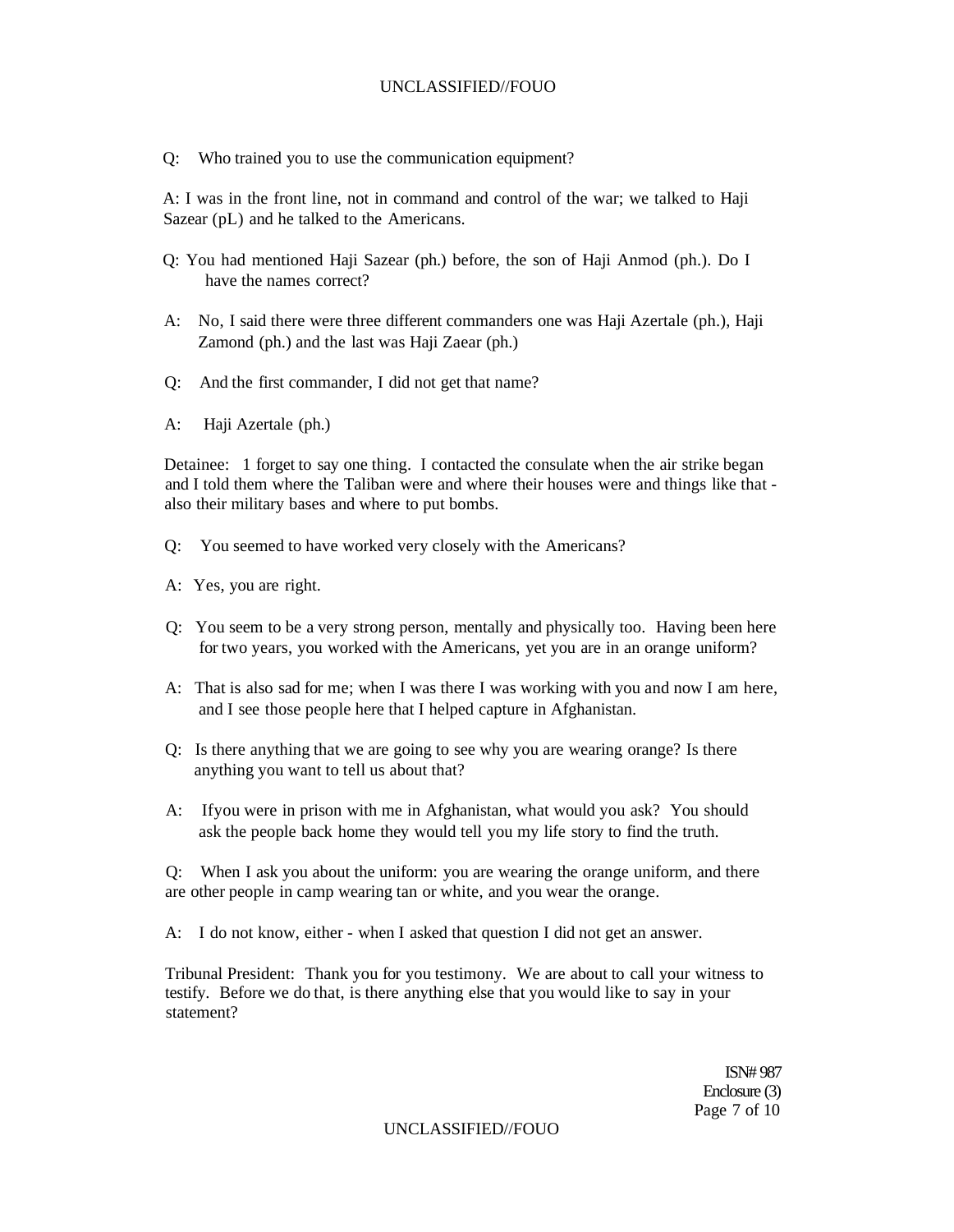Detainee: No.

Tribunal President: Personal Representative, does the Detainee have any witnesses to present today?

Personal Representative: Yes, sir, there is one witness available today.

Tribunal President: Please call that witness at this time and identify that witness you wish to call.

*Kako Kandahari is called as the witness to testify on behalf of the Detainee.* 

*The Recorder administers the Muslim oath to the witness,* 

Tribunal President: Haji Ghalib, do you have any questions for the witness?

Detainee: No.

Tribunal President: Personal Representative, do you have any questions for the witness?

Personal Representative: Who is Haji Ghalib, and what job did he have in Afghanistan?

Witness: I know him. We are from the same village. We are from the province, the same district, and he is Haji Ghalib, and he worked for the present government of Afghanistan.

Personal Representative: Do you know what job he had?

Witness: He is working for the government.

Personal Representative: Can you explain the difference between Haji Jabar's (ph.) group and Haji Ghalib's (ph.) group?

Witness: Yes there were many parties in Afghanistan. I cannot tell which they are, it is a house-to-house dispute.

Personal Representative: Was Haji Ghalib ever a member of the Taliban or Al Qaida?

Witness: No, he was fighting Al Qaida.

Personal Representative: That is all the questions I have.

Tribunal President: Recorder, do you have any questions?

Recorder: Yes, sir. To the witness: How long have you known Haji Ghalib?

ISN# 987 Enclosure (3) Page 8 of 10

#### UNCLASSIFIED//FOUO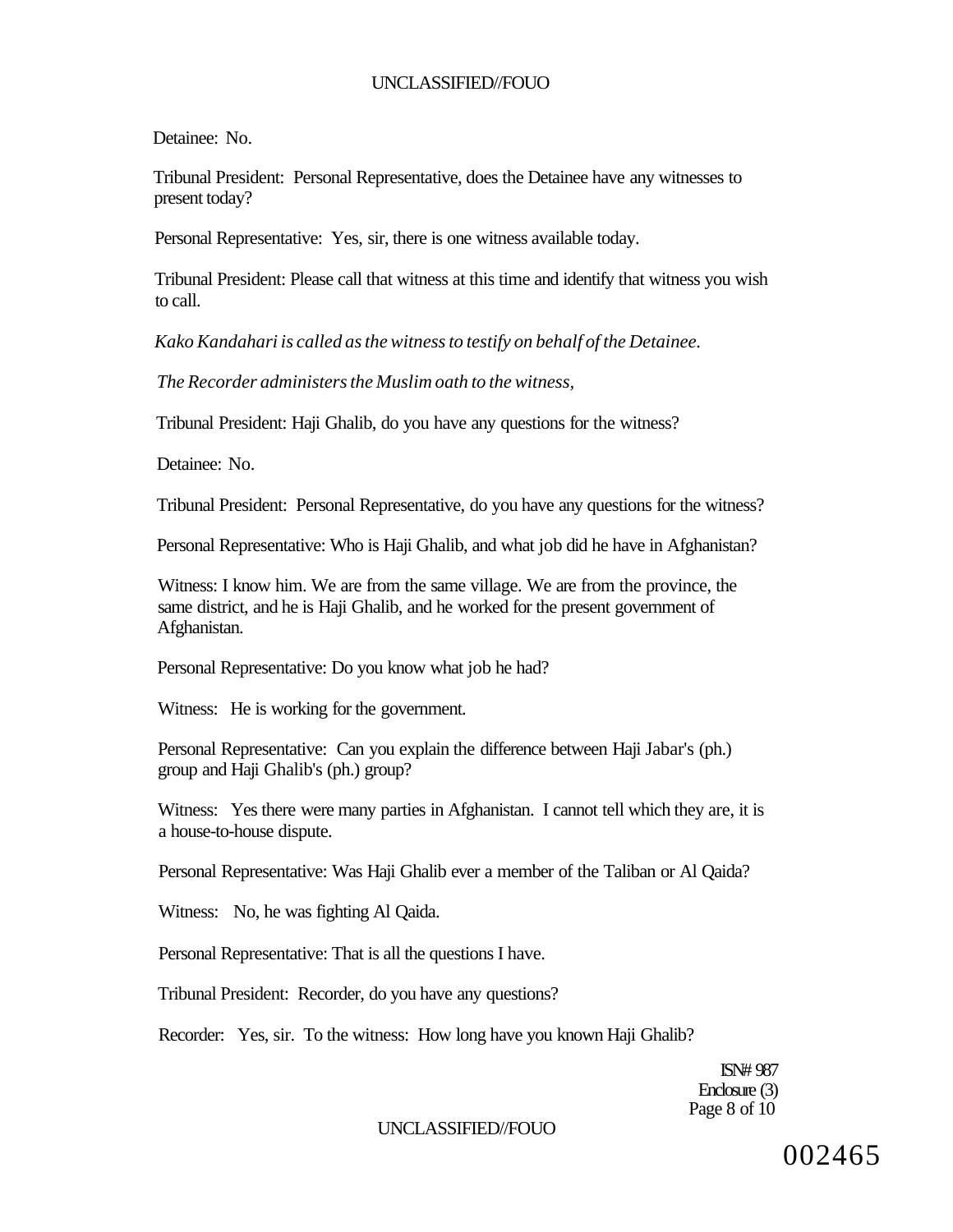- Witness: For a long time, since I was a little boy.
- Recorder: Was he your boss?
- Witness: Yes, he was my commander.
- Recorder: Are you a police officer.
- Witness: Yes, for two years.
- Recorder: Why are you here?
- Witness: I do not know.
- Recorder: Were you both arrested on the same day?
- Witness: Yes.

## Tribunal Members' questions

- Q: What is your opinion of Haji Ghalib?
- A: I do not know any personal things about him.
- Q: Has Haji Ghalib made allegations against you also?
- $A: No.$
- Q: You have known Haji Ghalib for many years?
- A: Yes.
- Q: If he tells you something, you believe it to be true?
- A: Yes

Tribunal Member: I have no more questions.

*The Tribunal President confirmed that the Personal Representative had no further evidence to present and that the Detainee had no other previously approved witnesses to present to the Tribunal* 

*The Tribunal President explained the remainder of the Tribunal process to the Detainee and adjourned the open session.* 

> *\%m* 987 Enclosure (3) Page 9 of 10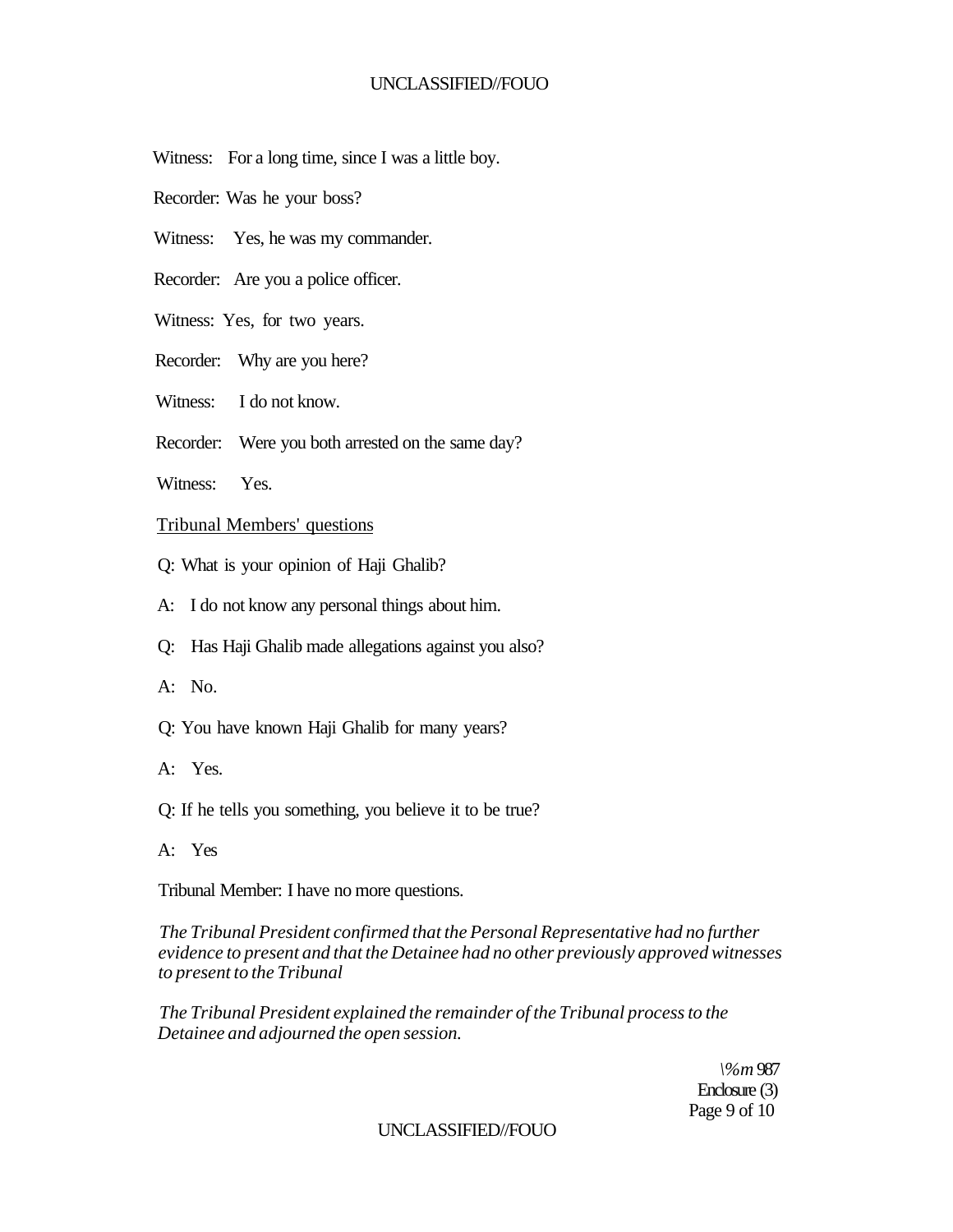# AUTHENTICATION

I certify the material contained in this transcript is a true and accurate summary of the testimony given during the proceedings.



Colonel. U<sub>IS.</sub> Marine Corps Tribunal President

> ISN# 987 Enclosure (3) Page 10 of 10

UNCLASSIFIED//FOUO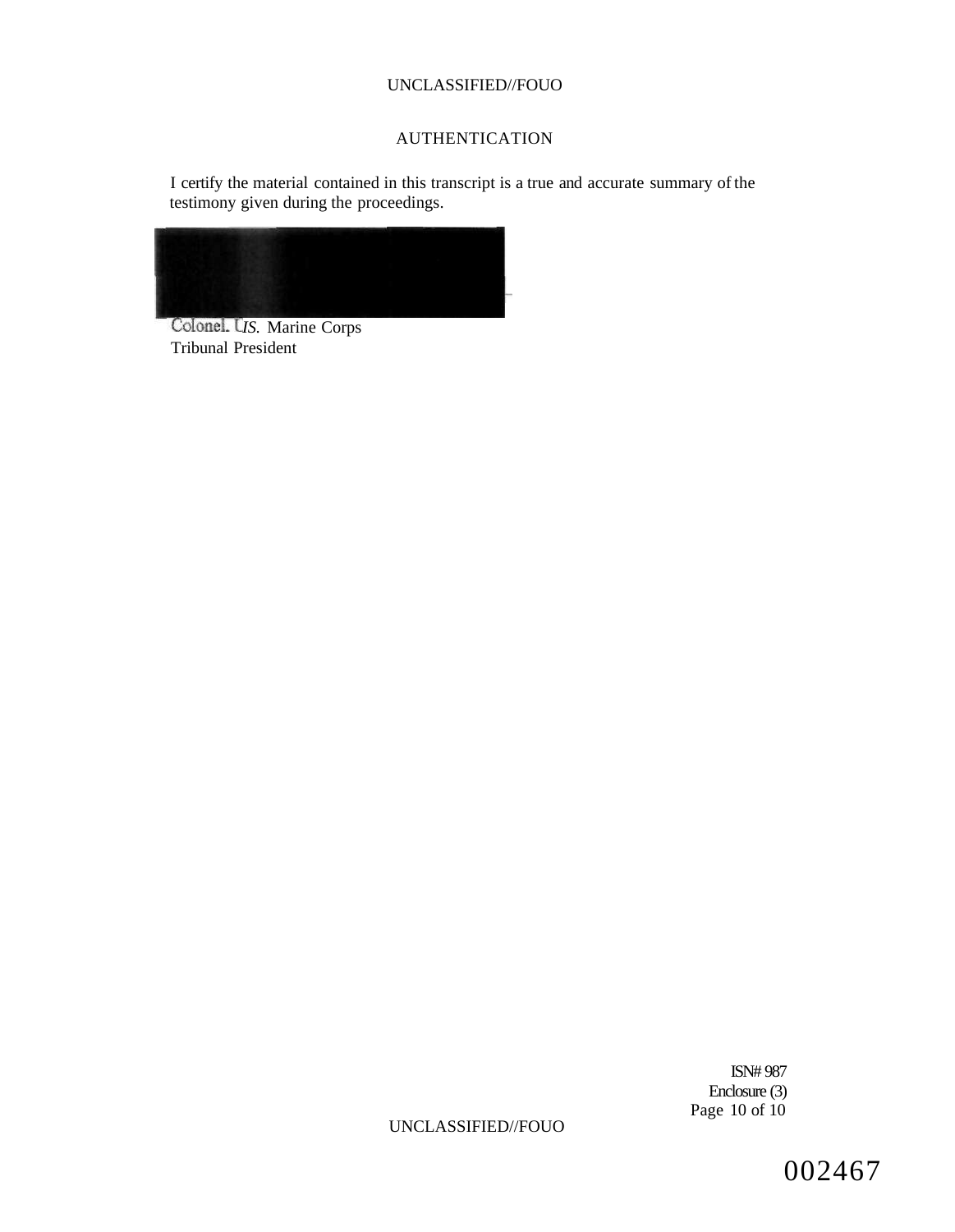#### Summarized Sworn Detainee Statement

### *The Personal Representative made the following statement on behalf of the Detainee.*

Before addressing points on the Unclassified Summary, I want to state for the record that historically the Chinese have executed Uighurs who have been deported and returned to China. I do not want repatriation and am seeking political asylum because I fear execution upon return to China.

Part of the enemy combatant definition is whether someone fought against the United States or the coalition forces, and exhibit D-b is a list of coalition partners and China is not on that list.

### • **3 Detainee is a member of Al Qaeda.**

I never heard of Al Qaeda until arriving in Cuba and I have no ties to Al Qaeda.

## • **3.1 Detainee was in a Uighur training camp in Tora Bora from June 2001 to November 2001, and left the camp after the United States air campaign began.**

The bombing did start while I was in the camp and we did flee for our lives. I do not know who was running or funding the camp, but the people who trained me were Uighur and I was not aware of any ties to the Taliban or Al Qaeda.

My battle is against the Chinese, not the United States or the coalition partners. The other Uighurs and I prefer to settle in Europe, Canada or the United States. To our knowledge there was no fighting with the Chinese in Afghanistan, and it was therefore a safe place to train so we could one day fight the Chinese.

The person running the camp was named Abdul Haq, and he was a Uighur.

#### • **3.2 Detainee was trained on the Kalashnikov rifle and tactics.**

I trained on the AK-47 and physical fitness activities.

## • **3.3 Detainee is a member of the Eastern Turkistan Islamic Movement (ETIM).**

I suspect that this is an organization that fights the Chinese but I don't know any organization by that exact name.

> ISN# 277 Enclosure (3) Page 1 of 18

#### UNCLASSIFIED//FOUO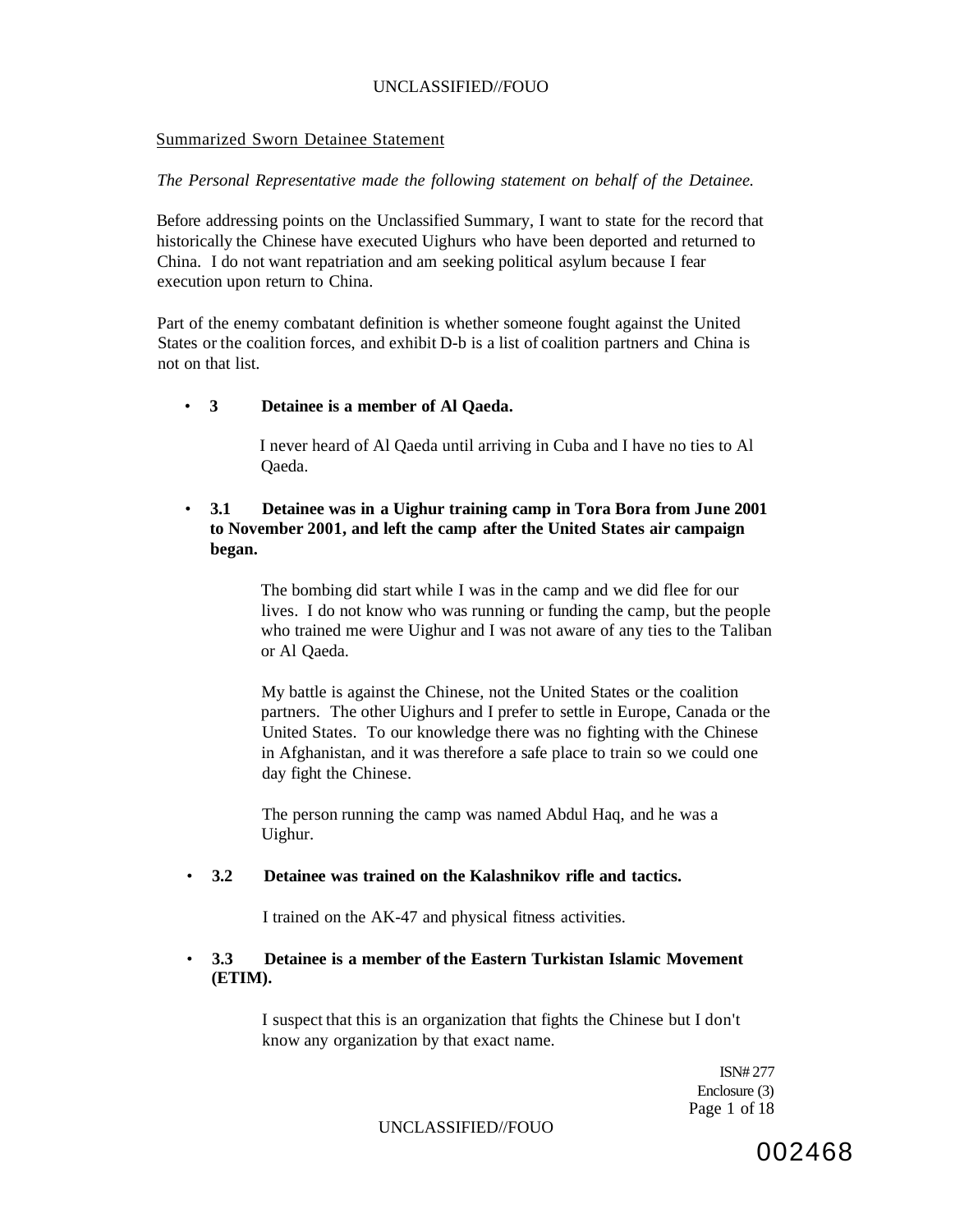## • **3.4 The Eastern Turkistan Islamic Movement is an Islamic extremist movement linked to Al Qaeda.**

I had never heard of Al Qaeda, and therefore am not aware of any links between any Uighur freedom organizations and Al Qaeda. The Uighurs simply want freedom from China as our ultimate goal, just like the United States people have fought for freedom throughout their history.

## • **3.5 Detainee was arrested with Arabs as a Pakistan mosque.**

It's true I was arrested in a mosque and I got to the mosque by following Arabs who were also fleeing for their lives. I don't know much about the Arabs because I wasn't able to communicate with them; they spoke a different language.

We spoke of the Terrorist Organization Reference Guide, and this says there was a link between the Eastern Turkish (sic) Islamic Movement and Al Qaeda, and specifically the document thought there were links between the extremist movement and attacks on U.S. Embassies overseas. I reiterate that Fm not familiar with the Eastern Turkistan Movement and I have no knowledge by any Uighur group against embassies of the United States. What I know of the Uighur groups, the only goal is to get freedom from China and they are pro-U.S.

We discussed the relationship of the camp and it was a 3-hour drive from Jalalabad on a dirt road.

# *The Detainee made the following sworn statement.*

The United States accused me of being a member of Al Qaeda, but in my life in Afghanistan, I had never heard of Al Qaeda, and when I came here, they started interrogating me and asked me if I knew about Al Qaeda. That's how I heard of Al Qaeda.

If you ask me questions one by one, I will answer everything.

# **Tribunal Members' Questions to Detainee**

- **Q:** Are you originally from the Uighur province of China?
- A: Yes.
- Q: So, you are considered a Chinese citizen?
- A: Yes.

ISN# 277 Enclosure (3) Page 2 of 18

## UNCLASSIFIED//FOUO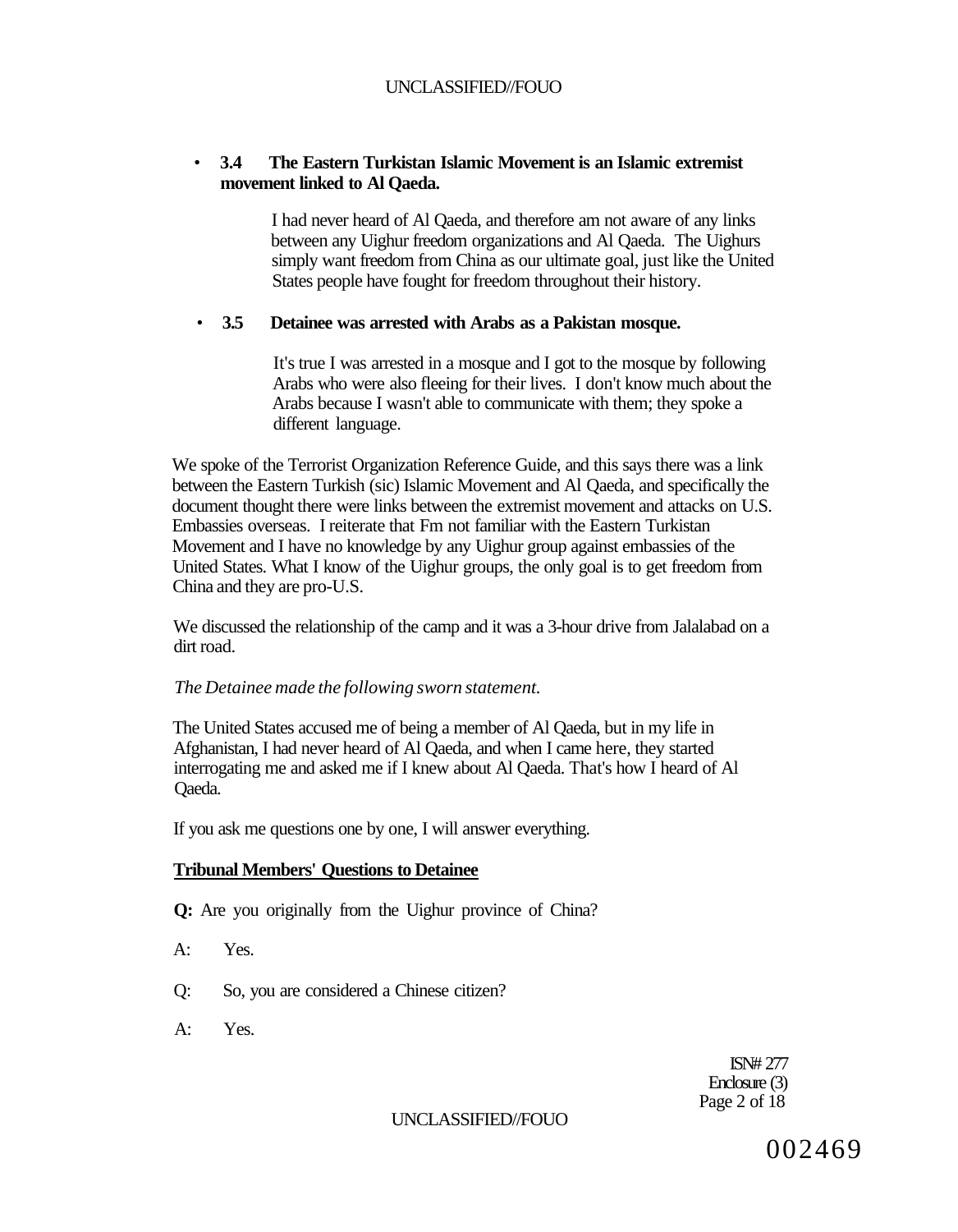- Q: If you were allowed to choose to live anywhere you wanted, where would you choose to live?
- A: My best option, my choice would be to go back to live in my country if it was free, but until my country is free I'd like to live in some kind of democratic country, somewhere in Europe, it doesn't matter. Any country.
- Q: How long were you in Afghanistan?
- A: I went to Afghanistan approximately on June 20, 2001. One night, we were doing construction work, building a house and after we went to sleep, the bombs started. We then fled and ran for our lives.
- Q: Was this in the camp with the other Uighur fighters?
- A: Yes, it's the place all the Uighurs stayed.
- Q: How many other Uighurs?
- A; Approximately 30-35 people.
- Q: You said it was lead by a Uighur?
- A: Yes.
- Q: How did you know how to go there from your home country?
- A: My goal wasn't to go to Afghanistan. When I was in my country, the Chinese government tortured our people. We suffered much and I can't take it, I don't want to see it anymore, that's why I want to go somewhere I can live a free life. That's why I left my country.

When I left my country, I went to Kazakhstan, then to Pakistan. When I reached Pakistan, I had \$700 U.S. dollars and when I talked to other people in Pakistan, I was told I couldn't make it through the country with \$700 and I wanted to go. I was told there was a place I could go.

I was in Pakistan and tried to do business, but it didn't work out because Pakistan is a poor country and very bad for business. If you had \$700 U.S. dollars in my home country, you'd be a rich person, but I couldn't do any business there. People gave me advice and said there was a group of people in Afghanistan, and I could go there because their group's goal was just to fight against the Chinese government and if I went I didn't have to pay for food or anything, so I went to Afghanistan.

> ISN# 277 Enclosure (3) Page 3 of 18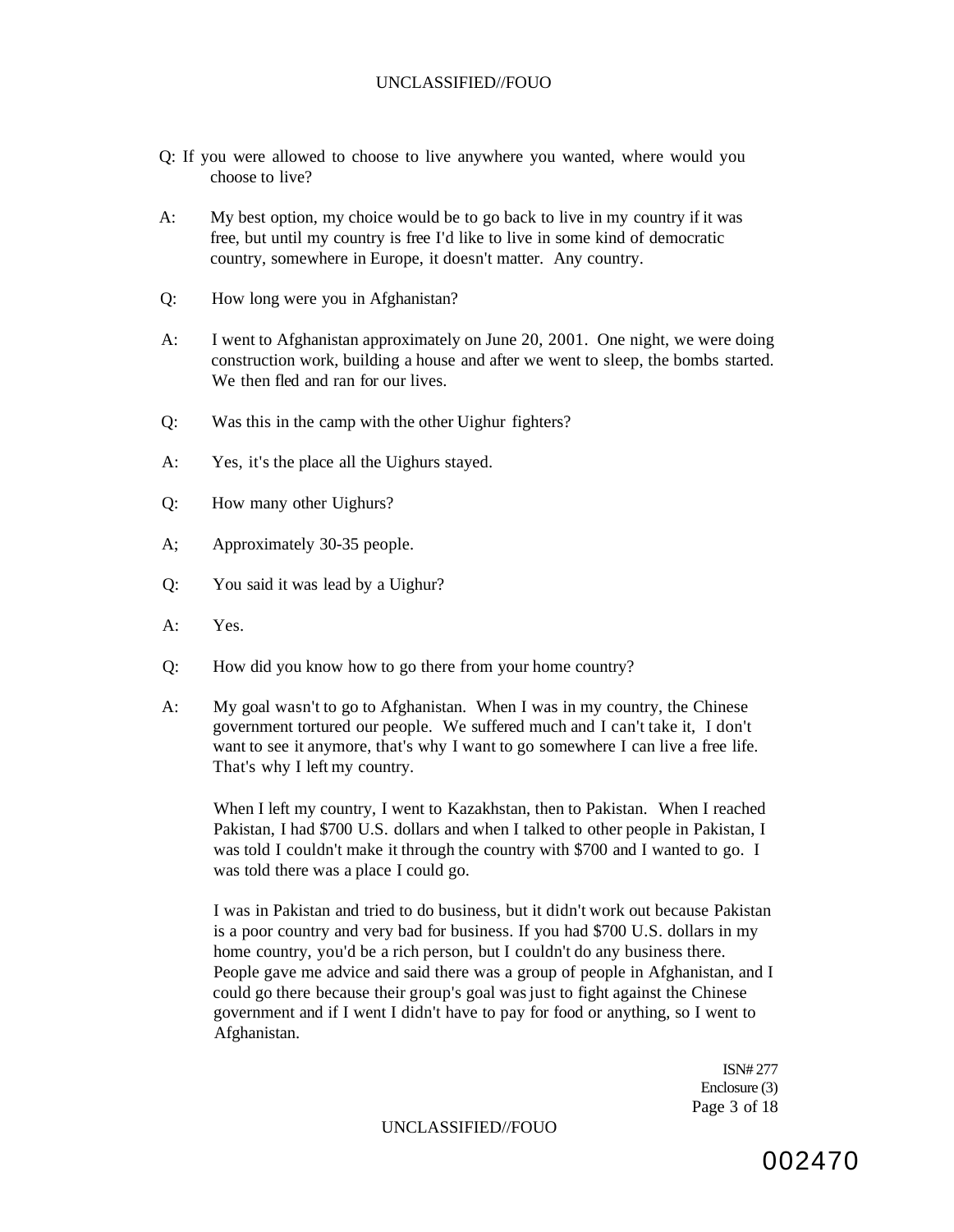They told me to go and stay, and as soon as they get more money, they'll get me and take me to whatever country I wanted to go to, like Canada or America.

Did you go by yourself? With a group of other people? With your family?

There were two people when I left my home country. We went to Pakistan and Afghanistan together.

So, the other Uighurs that were at the camp, you met them there?

Yes.

You said you didn't know the name of this group by its exact name, the Eastern Turkistan Islamic Movement. Do you belong to a group with a similar name?

Our fight is for freedom and our independence, but we don't talk about the Islamic Movement. I don't know where the Islamic Movement came from. The freedom fights and the independent fights have not been called [during] the last decade, they've been called for the past few centuries.

Are all the people in the group Muslim?

Yes.

Are people who are not Muslim accepted into the group?

The U.S. is the most powerful country in the world and China is the second most powerful; it is growing very fast. We are fighting against the government and we need help from any nation that will help us. We need their help to fight.

How many Uighurs are there today that are involved in this?

I saw about 35 people with my own eyes at that place [the camp].

Probably more than that have the same goals you do?

There are lots of Uighurs. They left the country because of the Chinese government. All of the Uighurs have the same goal of taking back our own country.

Do you know how many Uighurs are still in your home country?

From what I read in books, there are up to 30 million Uighurs and if you don't count those abroad, there are probably 26 or 28 million people at home.

> ISN# 277 Enclosure (3) Page 4 of 18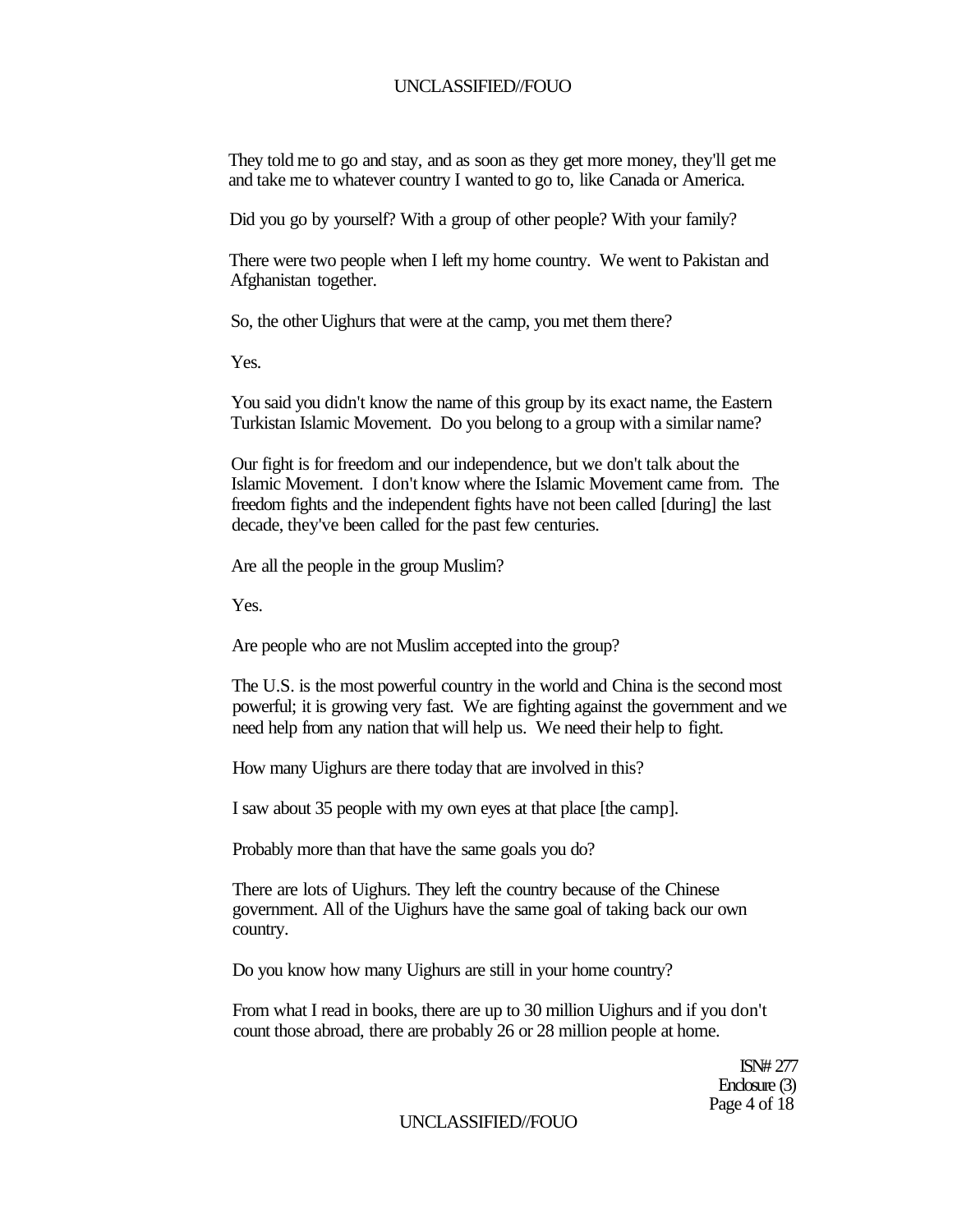## **Tribunal Members Questions to Personal Representative**

- Q: You mentioned the name Abdul Haq. Can you explain his significance again, please?
- A: He was the Uighur who was running the camp.

## Tribunal Members Questions to Detainee

- Q: When you were at the camp, did you see any people training there besides you and your fellow Uighurs?
- A: When I came to the camp, I only saw Uighur people.
- Q: Was there ever a time when the Taliban soldiers asked you and your group to help them in their fight?
- $A: N_0$
- Q: Before the United States attacked the camp, had anyone else, like the Northern Alliance, attacked your camp before that?
- A: No. In the camp there was no fighting, there was just peace and quiet,
- Q: So, as soon as that attack happened, that is when you and your group tried to escape to Pakistan?
- A: When the bombing started, one of our people was dead. We said they came here to try to fight, if we stay here we're going to lose all of our people. We were scared and ran to the mountain and looked for the road to go somewhere else. We couldn't find the road, so we stayed there a little while.
- Q: Did you have a passport, money and weapons with you for protection when you were making your journey?
- A: The first day I came to the camp, Abdul Haq told me that I had to give him my passport and whenever I wanted to leave I could ask for it back. He then took my passport from me.

Our clothing and baggage was inside the house at the time. We left everything in the house when we left.

Q: You didn't have time to go back and get anything?

ISN# 277 Enclosure (3) Page 5 of 18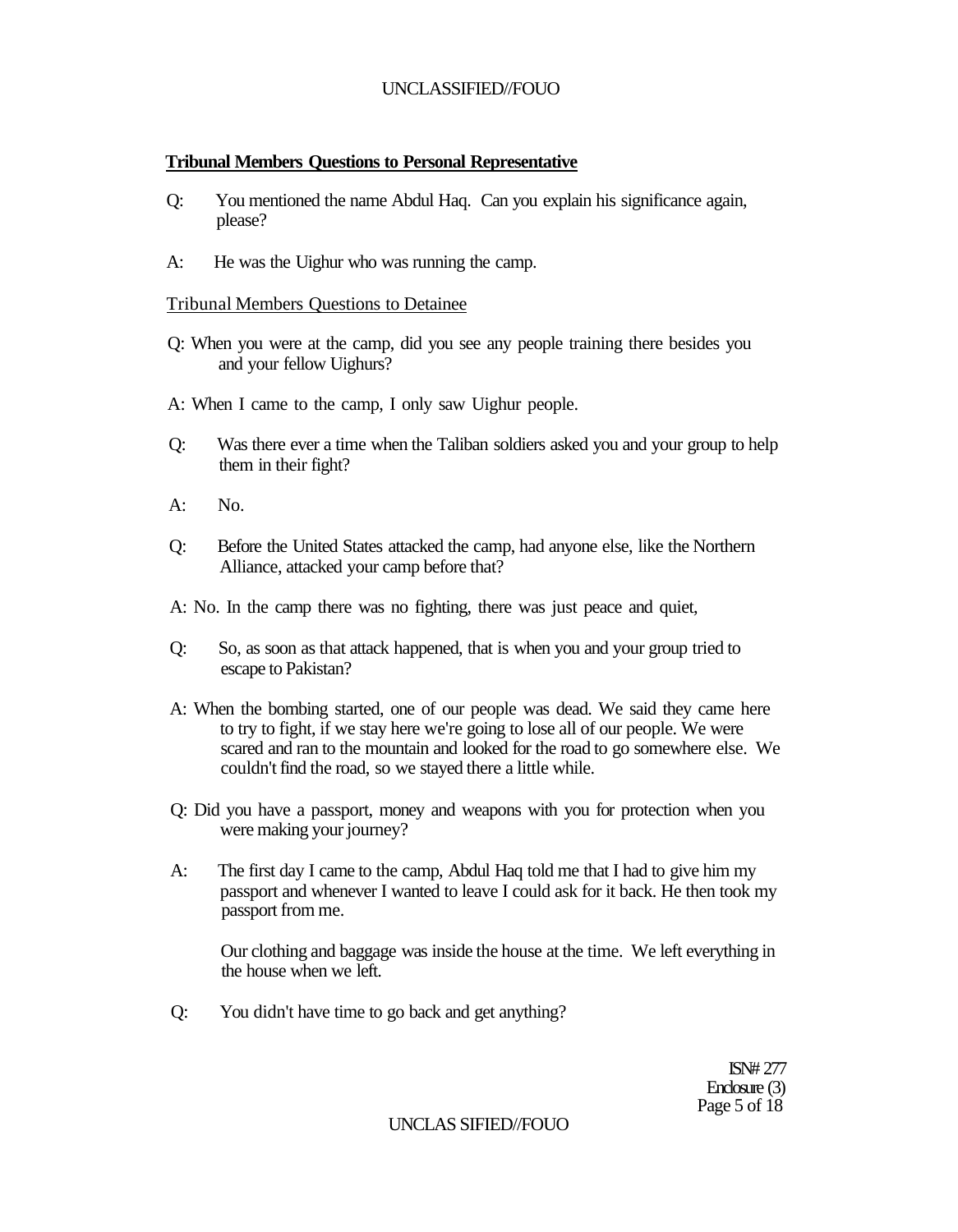- A: We couldn't take our clothing with us.
- Q: So, it's not as though he [Abdul Haq] wouldn't let you have it back, it's that you didn't go back to get it because you were afraid you might get killed?
- A: When they dropped the bombs, the place caught on fire and everybody was running in different directions. Nobody asked what are you doing, let's go, everyone was just running scared. If you stay there, you will get burnt
- Q: So, no passport and no money, did you at least take weapons for protection?
- A: No, I didn't have a weapon.
- Q: So, you went from Tora Bora all the way to the Pakistan border and you were able to enter Pakistan?
- A: We stayed behind the mountain for a while because we couldn't find a road. One day we saw some Arabs and asked them, they said "Pakistan" so we followed them.

There is a funny story; at that time, even the local monkeys chased us to get out. We really wanted to get out of that place. If you want to hear it, I would like to tell.

- Q: It says here that you were arrested in a mosque in Pakistan, and I'm wondering how you made it in without a passport.
- A: There were no immigration people or border people. We just passed through the mountains. They had nothing there.
- Q: So, they captured you and put you in a jail in Pakistan for a while?
- A: We entered the village, and we were fed. Then in the middle of the night, around midnight we were told to get up. We got up and we went to the mosque. During this time, I didn't realize I was being captured. When they took me to the prison and put shackles on my hand, I realized I had been captured.
- Q: So, they left you in the j ail for a while and then turned you over to Americans?
- A: Yes.
- Q: How many of the other Uighurs were with you when you were captured?
- A: There were 18.

ISN# 277 Enclosure (3) Page 6 of 18

### UNCLASSIFIED//FOUO

C02473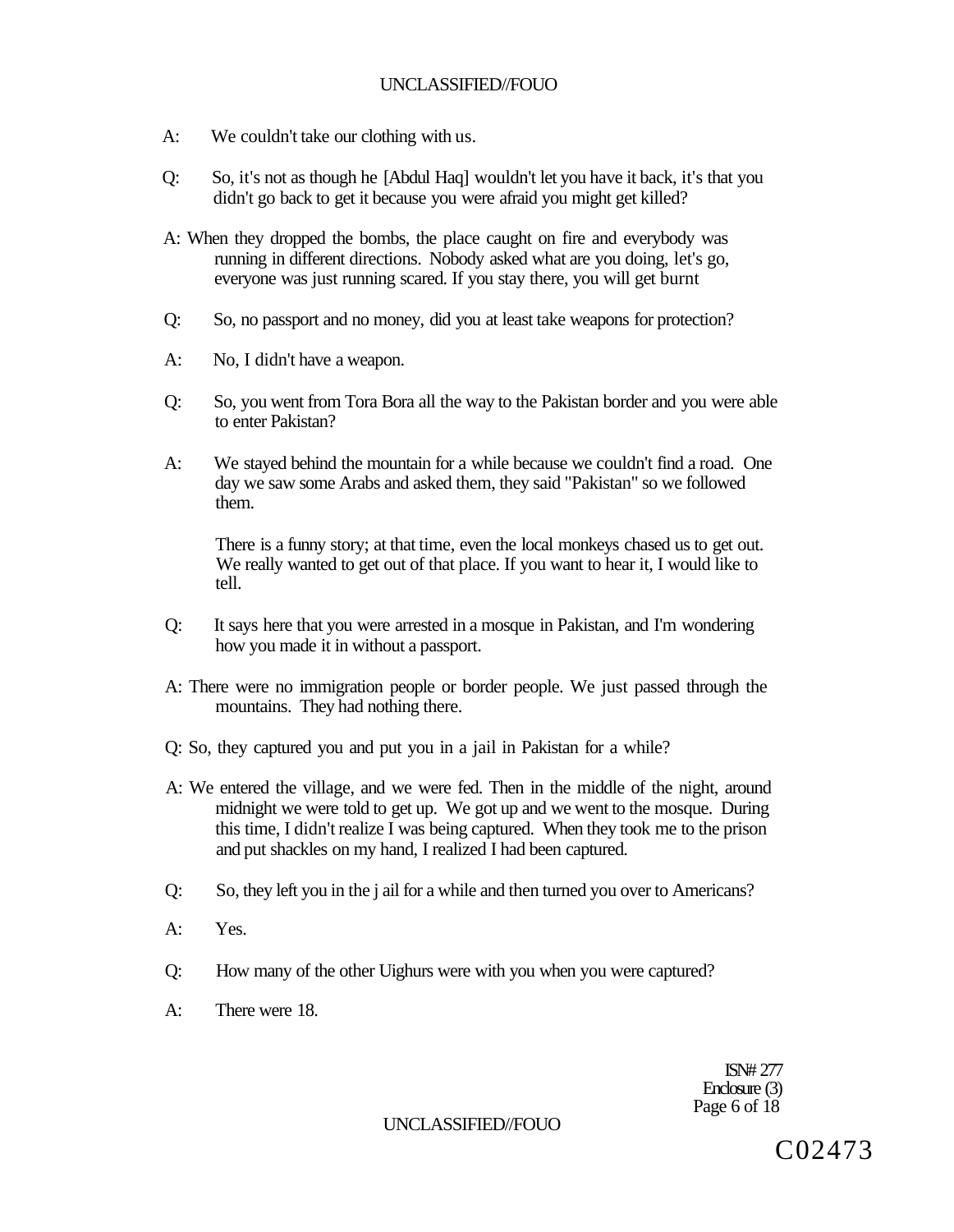- Q: All of you were in the same place at the same time?
- A: All 18 of us left camp together, but we were not in the same cell in the Pakistan prison.
- Q: But in the mosque, yes?
- A: Yes.
- Q: I don't suppose any representatives from your home country tried to help you?
- A: The Chinese Delegation came to this island.
- Q: They didn't come to Pakistan?
- A: No, not to Pakistan.
- Q: But you said they came to this island and talked with you?
- A: Yes. When we were captured in Pakistan, we didn't tell them we were from China. If we told them we were from China, Pakistani tradition will send us back to China. We were scared of that, so we told them we were Afghani.
- Q: Of the 30-35 Uighurs in the camp, are any of them veterans of fighting in Afghanistan?
- A: There are no veterans from the training camp; all of them are my age.
- Q: But they were there before you were there?
- A: When I got to the camp, there were 20-25 people there ahead of me.
- Q: Do you have any idea how long they were there?
- A: I didn't ask how long they'd been there,
- Q: So, you were together about 3 or 4 months before the bombing started?
- A: Yes. The time I spent with them started approximately in July, about 3 months.
- Q: You were all Uighurs there, and you must have talked about what you wanted to do and how you wanted to free your country. There was no discussion about what was happening in Afghanistan, the Taliban and the Northern Alliance?

ISN# 277 Enclosure (3) Page 7 of 18

## UNCLASSIFIED//FOUO  $\sim$   $\sim$   $\ldots$   $\sim$   $\sim$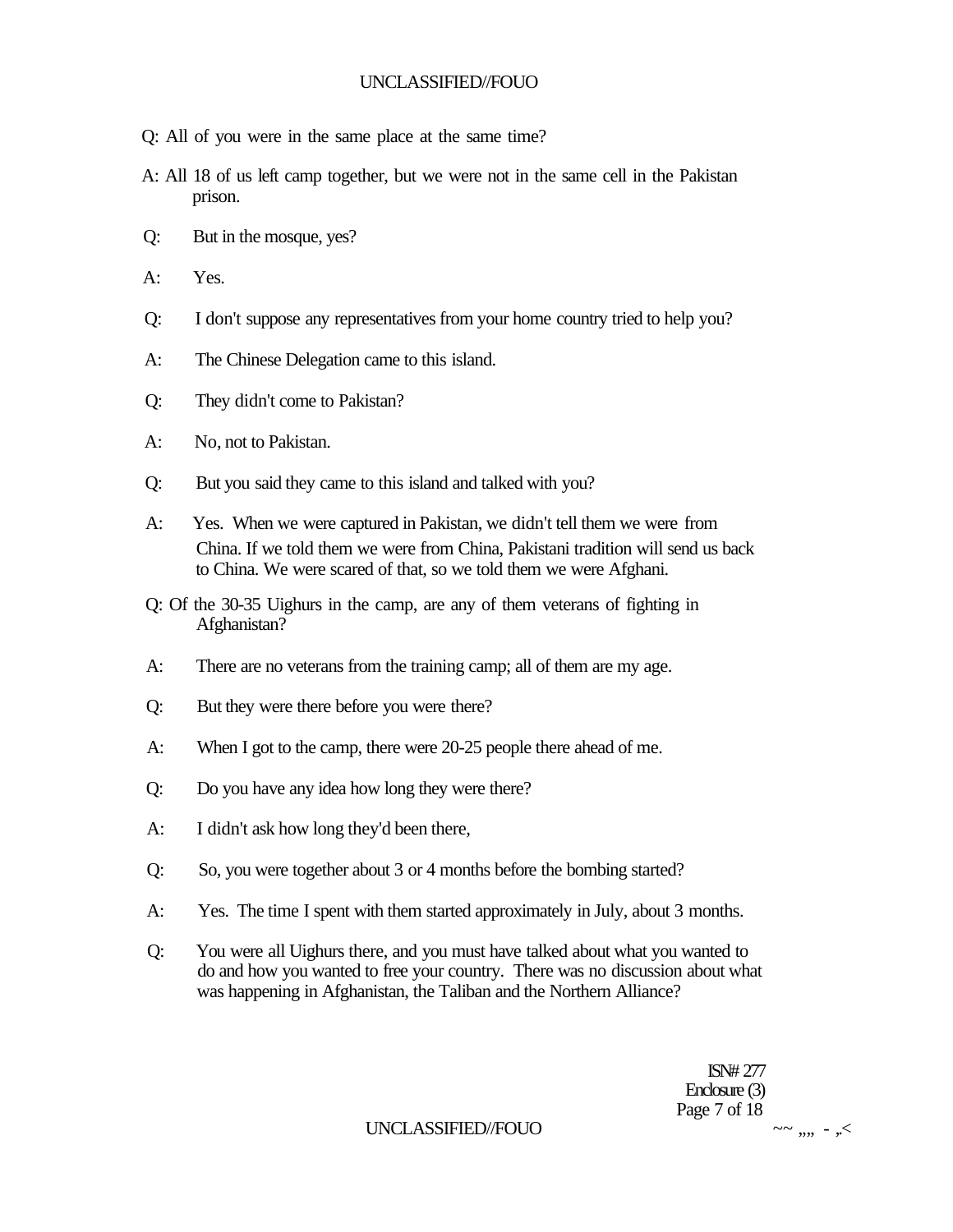- A: At that time in the camp, we didn't know about the fights going on between the Taliban and the Northern Alliance, but I heard about the fighting from outside.
- Q: Outside from where?
- A: In my home country.
- Q: Before you got there?
- A: Yes.
- Q; You mentioned that you turned in your passport. Was a passport needed to go from China to Pakistan?
- A: Yes, a passport is required to go from China to Pakistan.
- Q: You mentioned that you didn't speak the Afghani language, correct?
- A: Yes.
- Q: Is that true of the Arabic language also?
- A: True.
- Q: So, on the way to Pakistan when you ran into the Arabs, how did you communicate?
- A: I said "Pakistan, Pakistan," they said "Pakistan" and we just followed. That was the communication.
- Q; I'd like to know the story about the monkeys.
- A: We escaped when the bombing started. We saw a little hole, like a bunker in the mountainside and saw two monkeys run out We cleaned it out and lied down. When it got dark, a lot of stones were falling from the top of the mountain. We were scared, thinking there was another bomb. We were scared to get up, but we looked around and the monkeys were throwing stones from the mountain at the people lying down because we were sleeping in their home.

## Tribunal President's Questions to Detainee

- Q: You said you traveled to Afghanistan in June or July of 2001 ?
- A: Yes.

ISN# 277 Enclosure (3) Page 8 of 18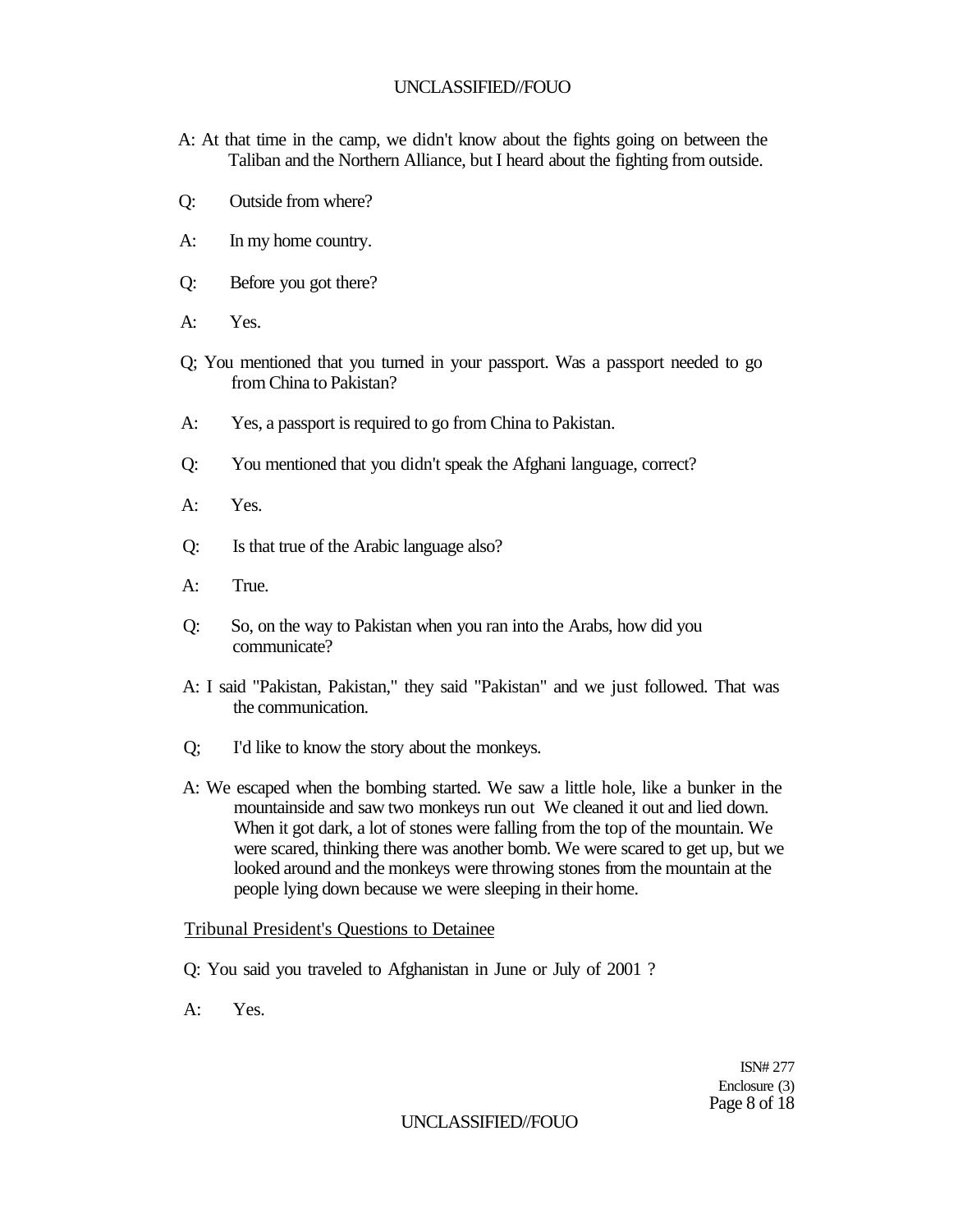- Q: And your purpose was to attend training at this camp in Afghanistan. Is that correct?
- A: It was not my intention to go to a war zone. I heard there was a war going on when I was in my home country. If there is a war going I don't want to go to the war zone.

I went to that place [training camp] because I had a financial problem. I needed the money, so I was forced to go there to survive.

- Q: In your home country you had a financial problem?
- A: When I got to Pakistan, I had financial problems. The people in Pakistan told me there was a freedom fighters group in Afghanistan and if I went there, they'd feed my stomach, I'd be okay and then as soon as the financial stuff is fixed, they'd pick me up.
- Q: I understand. At this training camp in Afghanistan, were there others besides your Uighur brothers?
- A No, only Uighurs.
- $\overline{O}$ No Arabs or Afghanis?
- A No.
- $\overline{O}$ Did you have weapons training on the AK-47 at the training camp?
- A Yes.

Have you ever had weapons training before attending this camp in Afghanistan, either in Pakistan, or Kashmir or your home country?

The Kalashnikov, I've seen pictures, but never had the training.

Thank you for your testimony.

Also, thank all of you.

Is there any information you would like to make known to us before we call the witness?

A: Yes, I have one more thing to tell. The U.S. said we have ties with the Taliban, so I have to talk about this issue.

> ISN# 277 Enclosure (3) Page 9 of 18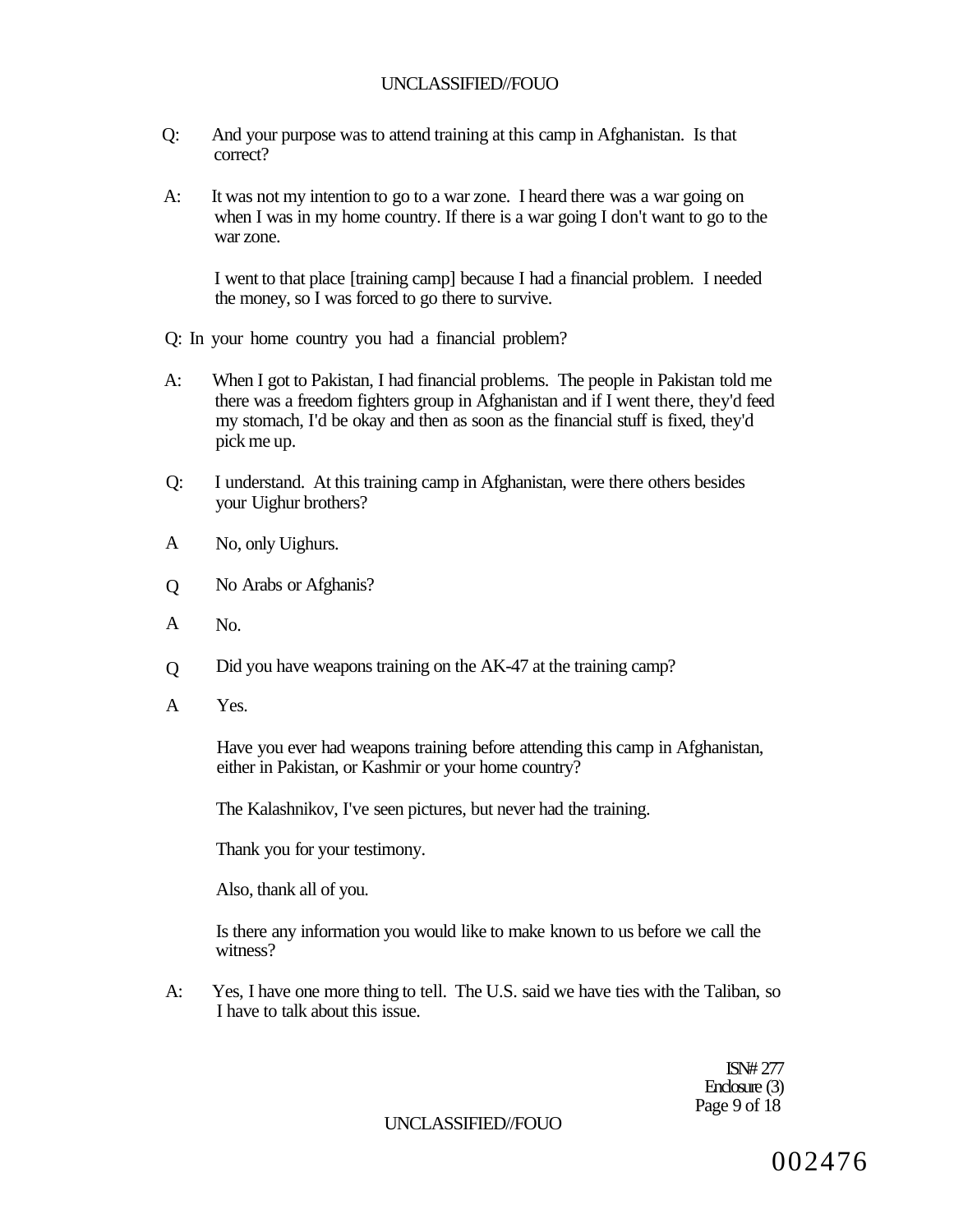Al Qaeda's name we heard in here. Al Qaeda is an enemy of the whole world and the United States. The whole world is against the Al Qaeda organization. The Turkistanis need help from people stronger **than** the Chinese, like the U.S.

Abdul Haq is a smart person and he knows that if we had ties with Al Qaeda, that would mean all the Uighur people would lose help from the whole world and lose our goals.

To get our independence, we need the whole world's help, from a country like the U.S. If Al Qaeda is an enemy of the United States, it's the whole world's enemy. If we want freedom, how could we have ties with the whole world's and America's enemy? If we have those ties, we will lose everything.

We never heard of Al Qaeda. We did not have ties with Al Qaeda in the past and we will not have ties with Al Qaeda in the future.

We understand that Al Qaeda was established by Arab people, and we understand also that those Arab people have their own country and can live however they want in their own country. We are Uighurs and have lost our country on the west side of China. I don't know what their goals are, they can live independently and freely in their country and I don't understand why they're fighting with the whole world and the Americans. I have no knowledge about why they're fighting.

I believe our leaders are smart enough to figure out that if we had ties with Al Qaeda we would be left out of world support. I personally don't believe our leaders will do that.

The second thing, if Uighurs go to Kazakhstan, Kyrgyzstan or Pakistan, and are captured, they will send us back to China. Pakistan sent back 10 or 12 people and they were killed, Kyrgyzstan sent back 2 people to China and they were killed, We had no chance to stay in those countries. Afghanistan is the only place Uighurs can stay safely. Uighurs need a permanent location to get our country back and to fight against them.

The only help the Uighurs got from the Taliban was that they allowed us to stay in their territory and didn't send us back to China. They just supported us by letting us stay in their home country and to get trained to fight the Chinese government.

If anyone has any more questions, I can answer them.

#### **Tribunal Members Questions to Detainee**

**Q:** If you were to be set free, you would go back to your homeland, which is China, unless you were to get asylum somewhere?

> ISN# 277 Enclosure (3) Page 10 of 18

UNCLASS1FIED//FOUO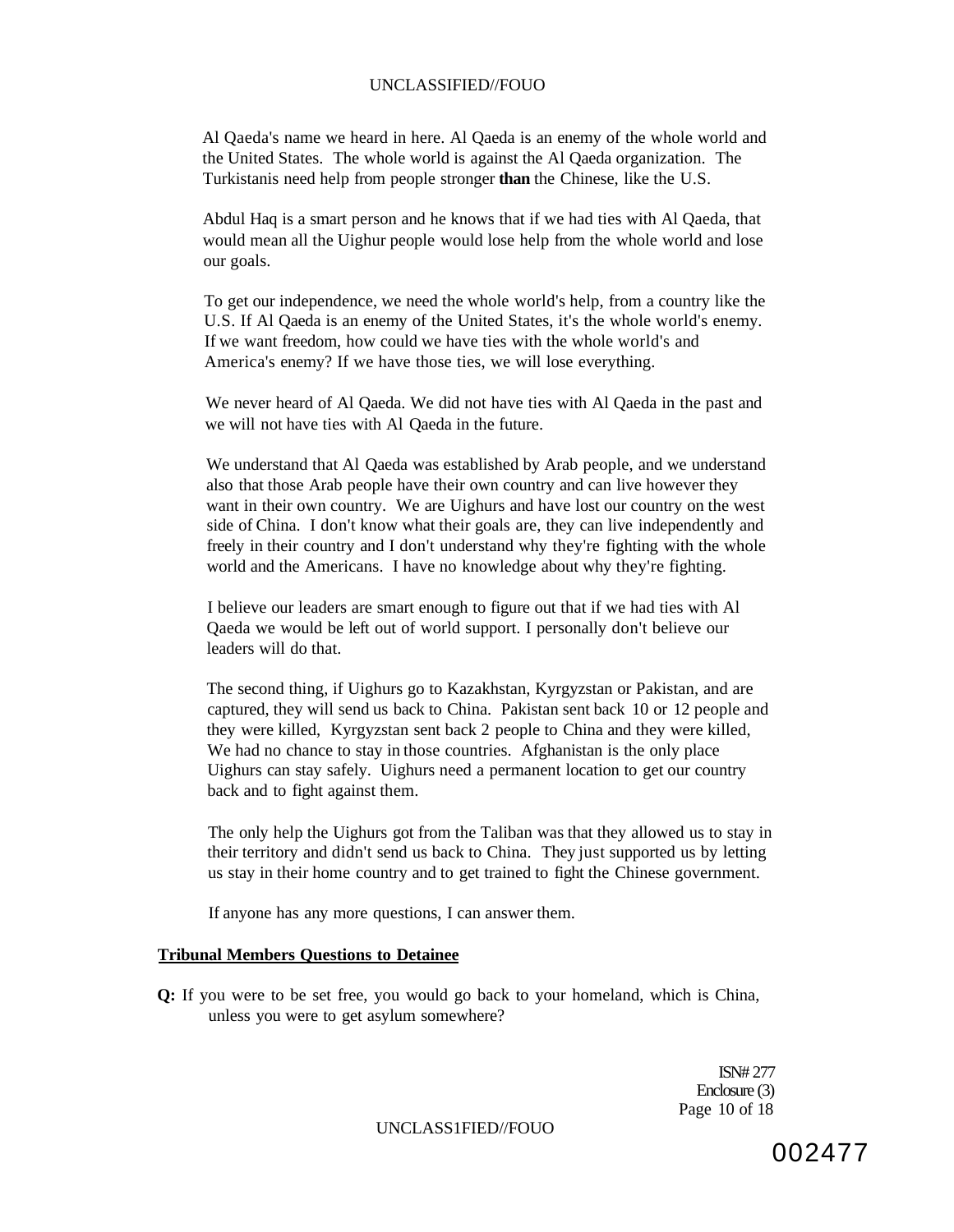A: I was going to ask that. My Personal Representative told me that if I am innocent I'll go back to my home country. If I'm guilty and come back an enemy, I will stay. I was going to ask you about this. If I go back to China they will kill me, but if I wanted to stay here do I have to make myself guilty?

Tribunal President: It is my understanding that if we determine you are not properly classified as an enemy combatant, you will be released to your home country.

Detainee: China is not my country. My original country is Turkistan. How can I go back to China if China is not my home country? If I have to go back to my home country, I will wait until my country is free. Then I will go back to my home country, I will not go back to China.

Tribunal President: You will have an opportunity to address that at a later time if that turns out to be the case.

Detainee: The main goal of all Uighurs is not to go back to China. We're seeking political asylum.

Tribunal President: That's beyond our authority. All we have been assigned to do is to determine your classification, whether you are or are not an enemy combatant.

Detainee: We would really like to hear from you guys any news about our families. All the Detainees living here get letters or some sort of communication with their families, but we don't get any communications from our families back home. We don't receive mail or anything. We're living really miserable lives. We would like to hear about our kids and if things have gotten better.

Tribunal President: We have no issues with that That is not within our realm of authority or responsibility. We are here only to determine if you are an enemy combatant. There are processes in place in this facility that will address that issue.

Detainee: I just remembered one thing, I'd like to tell you if you have time. The Personal Representative told me that 2 Uighurs from Kyrgyzstan were sent back to China because they planned to attack the U.S. Embassy in Kyrgyzstan. I'd like to talk about that.

Tribunal President: I have no knowledge of that.

Detainee: I'd like to tell you about it.

Tribunal President: Does this have relevance to your determination of enemy combatant status?

> ISN# 277 Enclosure (3) Page II of 18

UNCLASSIFIED//FOUO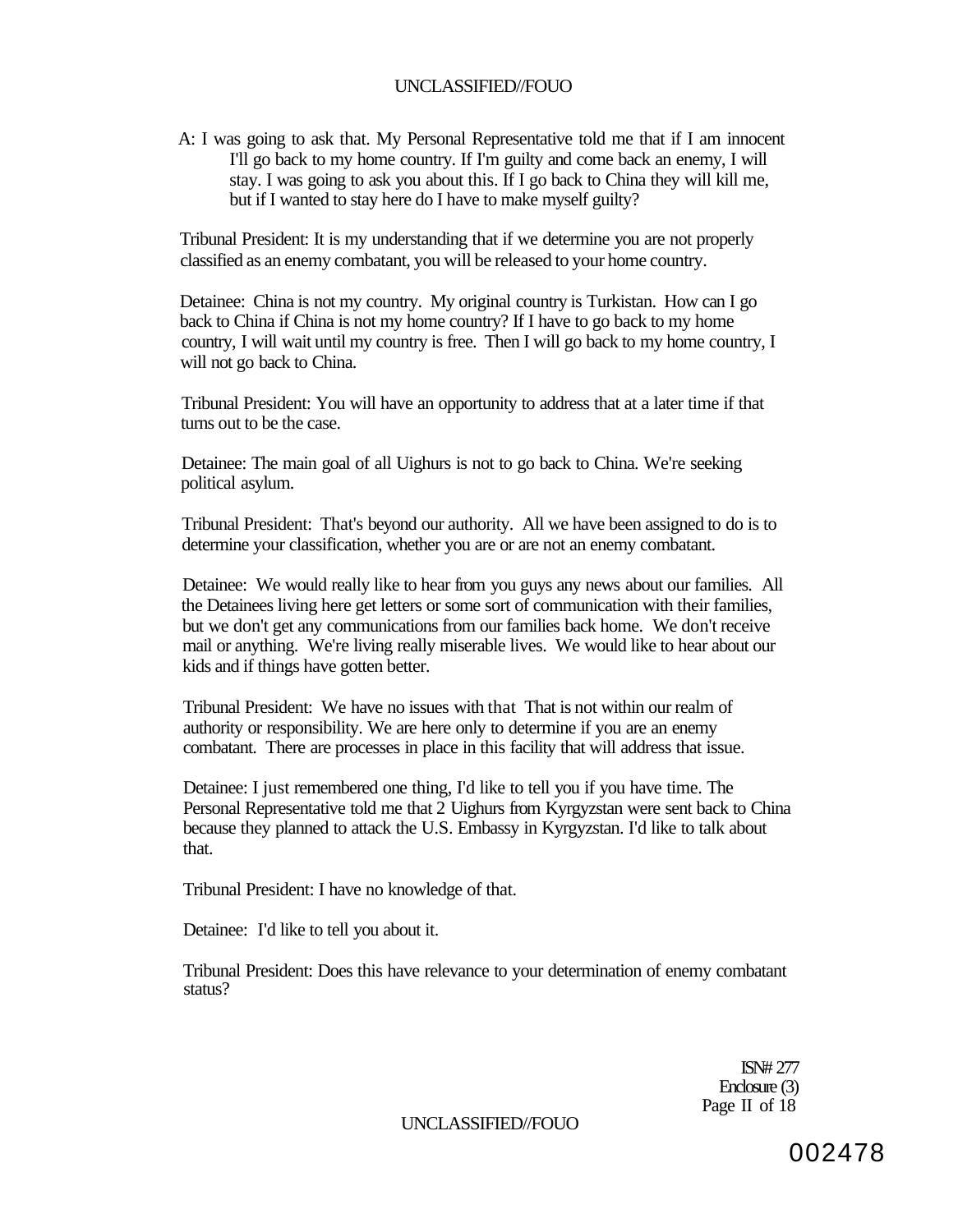Detainee: It says that the Uighur people are involved in terrorist activity and that's why I wanted to talk about this. The Kyrgyzstan terrorist act recently happened and that's why I want to talk about this.

Tribunal President: And you said that the Personal Representative brought this to your attention?

Detainee: Yes.

Tribunal President: Through this...[consults with Tribunal Judge Advocate]

Personal Representative: ...mentioned terrorist activity on that document [R-3], Sir.

Tribunal President: You may begin.

Detainee: The rights between the Uighurs and the Chinese have been happening for a long time. They didn't just happen yesterday. Two Uighur people have been captured in Kyrgyzstan and then were sent back to China.

If I am sent back to China, they will torture me really bad. They will use dogs; they will pull out my nails, and all kinds of bad torture. The Chinese government tried to block the Uighur people from getting help from the U.S. government. If [we are] sent back, the Chinese will make up a fake story to tell everybody. I hope the whole world and the United States don't believe the Chinese who are blaming all the problems on the Uighur people.

Tribunal President: We'll certainly take everything you tell us into consideration.

Personal Representative: Sir, for clarity, the statement he is talking about is page 48 of the Terrorist Guide, second paragraph, under activities.

Tribunal President: Yes, exhibit R-3.

*The Personal Representative called Saidullah Khalik as a witness for the Detainee.* 

*The Tribunal President advised the Detainee that when the witness comes in, the Detainee will be allowed to question him first, then the Personal Representative, the Recorder and then the Tribunal Members.* 

*The witness, Saidullah Khalik, was sworn.* 

#### **Detainee's Questions to Witness Saidullah Khalik**

Q: They want to know if we were in the camp, and left the camp together. I want you to testify for that.

> ISN#277 Enclosure (3) Page 12 of 18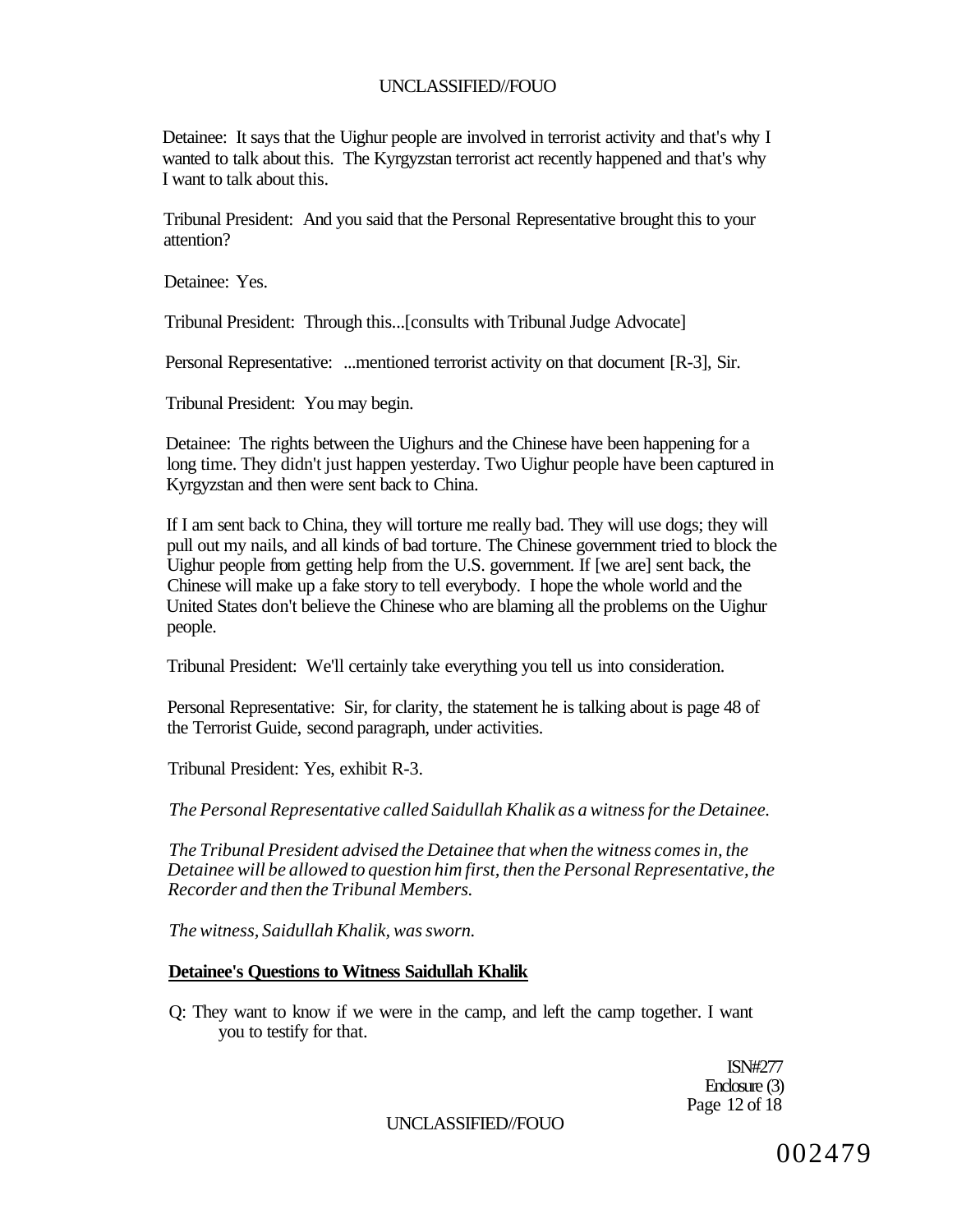A: I will testify for you.

Tribunal President: You may begin.

Witness: I don't know where to begin.

Tribunal President: Mahnut will ask you questions and then the others will ask you questions.

Tribunal President: Do you have any questions for the witness?

Detainee: You can ask questions. We can move on.

Personal Representative's Questions to Witness Saidullah Khalik

Q: When did you meet Mahnut?

- A: I don't know the exact time, but I met him when I was in Jalalabad.
- Q: Were you in the training camp together?
- A: Yes.
- Q: Who were the people training in the camp?
- A: It's not someone telling us what to do, it's volunteer. People train themselves.
- Q: What kinds of people were at the camp? Anyone else besides Uighurs?
- A: No.
- Q: Do you know who ran the camp?
- A: Abdul Haq.
- Q: Where is the camp in relation to Jalalabad?
- A: I don't know what kind of relationship they have in Jalalabad; but the village belongs to Jalalabad City.
- Q: Did you ever encounter any Taliban or Al Qaeda at the camp?

A: No.

ISN#277 Enclosure (3) Page 13 of 18

## UNCLASSIFIED//FOUO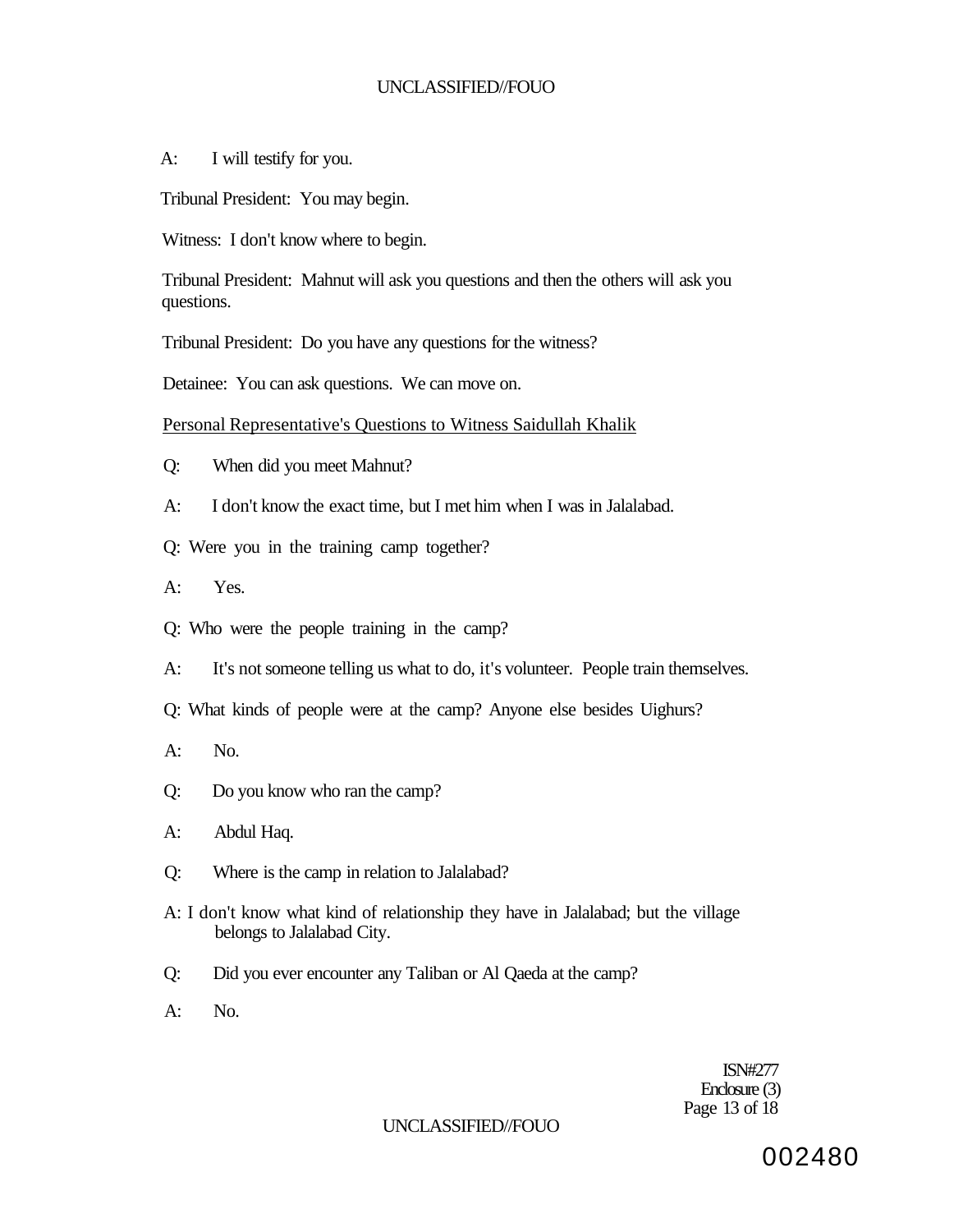- Q: Were you ever asked to join in fighting in Afghanistan?
- A: If I don't see them, how would they ask me those kinds of questions?
- Q: Were you and Mahnut captured together?
- A: Yes.

## **Tribunal Members Questions for Witness Saidullah Khalik**

- Q: Can you tell us what the difference is between a Uighur and a Turkistam, please?
- A: All the Uighurs are being called Turkistani.
- Q: Is there any difference between the two words?
- A: There is no difference between Uighur and Turkistani because we use our country name for Uighur.
- Q: Which is Turkistan?
- A: That's why we call ourselves that, we use our land name.
- Q: So, the goal of the Uighur people is to establish a free country called Turkistan?
- A: Yes.
- Q: We have heard the name of a group today called the Eastern Turkistan Islamic Movement. Can you tell us anything about this group?
- A: Because you call this group the Eastern Turkistan Islamic Movement, we don't call it that. We didn't join that group. When we came to that place [training camp] no one called it the Islamic Movement. We don't call it by that name. Everything is volunteer and nobody asked us to join an organization. Our goals were just to go there to get trained.

# **Tribunal President's Questions to Witness Saidullah Khalik**

Did you train at any other training camp besides the one in Afghanistan?

No.

Did you receive weapons training at the camp in Afghanistan?

I wasn't really trained on the weapon, I just learned a little bit about how to use it.

ISN# 277 Enclosure (3) Page 14 of 18

## UNCLASSIFIED//FOUO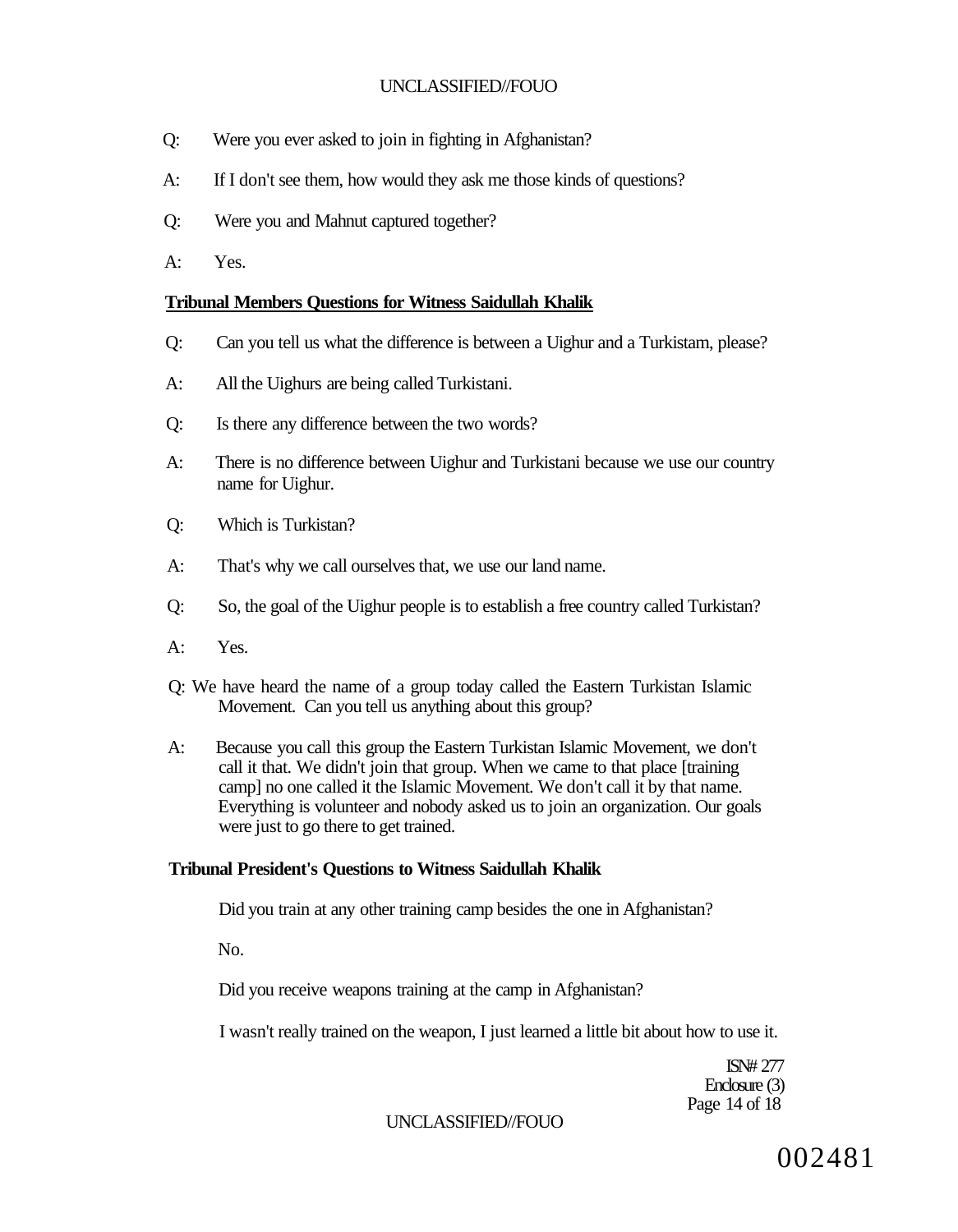- Q: What did you hope to accomplish by attending this training camp?
- A: It's in the best interest of the Uighur people for me to defend myself because I was living in China.
- Q: This Tribunal thanks you for your testimony and you are excused. Guards, please return the witness.
- A: Can I talk?
- Q: No. Only in reply to questions. IfMahnut has no more questions, we thank you for your testimony.
- A: The questions you asked don't really apply to his [Detainee's] case.
- Q: The questions we are asking, we feel apply in our determination of his [Detainee's] enemy combatant status. You are excused.

*The Personal Representative called Hajiakbar Abdulghupur as a witness for the Detainee\** 

Detainee: Can I talk until the witness comes in?

Tribunal President: If you would like, you are certainly free to talk.

Detainee: I want you to ask the witnesses anything you'd like that applies to my case. I don't want you to ask him about his own questions.

Tribunal President: You're welcome to request that, but if we feel that your association with that individual and what his activities have been with you, that has a determination in your status.

Detainee; It's okay as long as it helps my case.

Tribunal President: That's why you have the opportunity to ask the witness anything you'd like to help your case. In turn, since you have made him available, we will ask him anything we feel has relevance to your case.

Detainee: Okay.

*The Witness, Hajiakbar Abdulghupur, was sworn.* 

Detainee's Questions to Witness Hajiakbar Abdulghupur

ISN# 277 Enclosure (3) Page 15 of 18

UNCLASSIFIED//FOUO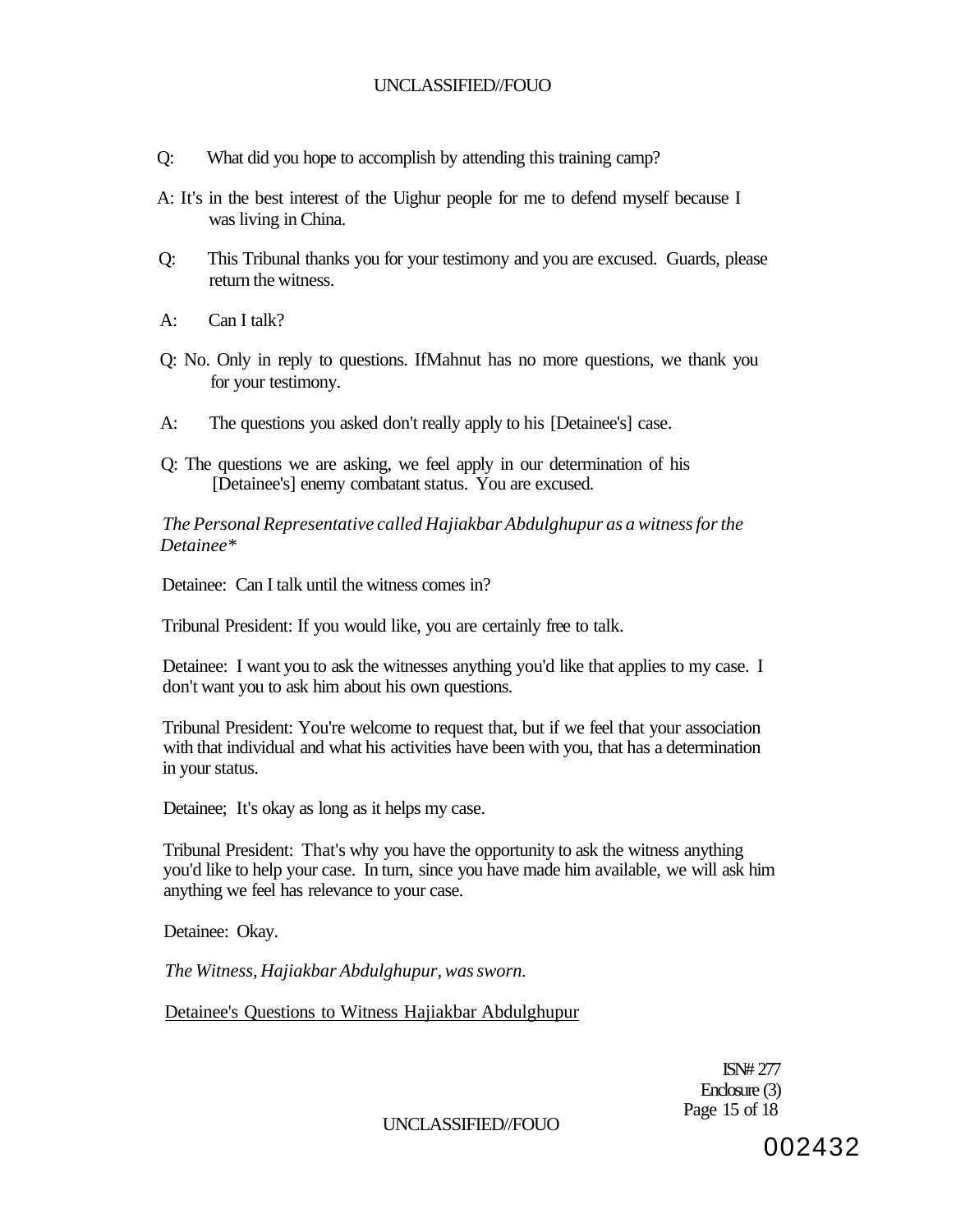- Q: Did you stay with me in the Uighur camp in Afghanistan?
- A: Yes.
- Q: Did you come to Pakistan from Afghanistan with me?
- A; Yes.
- Q: Are you going to testify that we were captured in Pakistan in the same place?
- A: Yes, I will. I was captured at the same time and at the same place with him [Detainee].

### **Personal Representative's** Questions **to Witness Hajiakbar Abdulghupur**

When did you meet Mahnut?

End of July, 2001.

How far is the camp from Jalalabad?

It ties with another village.

How long would it take to drive there from Jalalabad?

Approximately 2-3 hours.

Did you see any fighting while you were at the camp?

There was no fighting in the camp, there was bombing.

Do you know who ran the camp?

Abdul Haq.

How many people were at the camp?

During that time, a little over 30 people.

What kind of people were they?

All of them were Uighurs.

Were they ever asked to fight in Afghanistan?

ISN#277 Enclosure (3) Page 16 of 18

## UNCLASSIFIBD//FOUO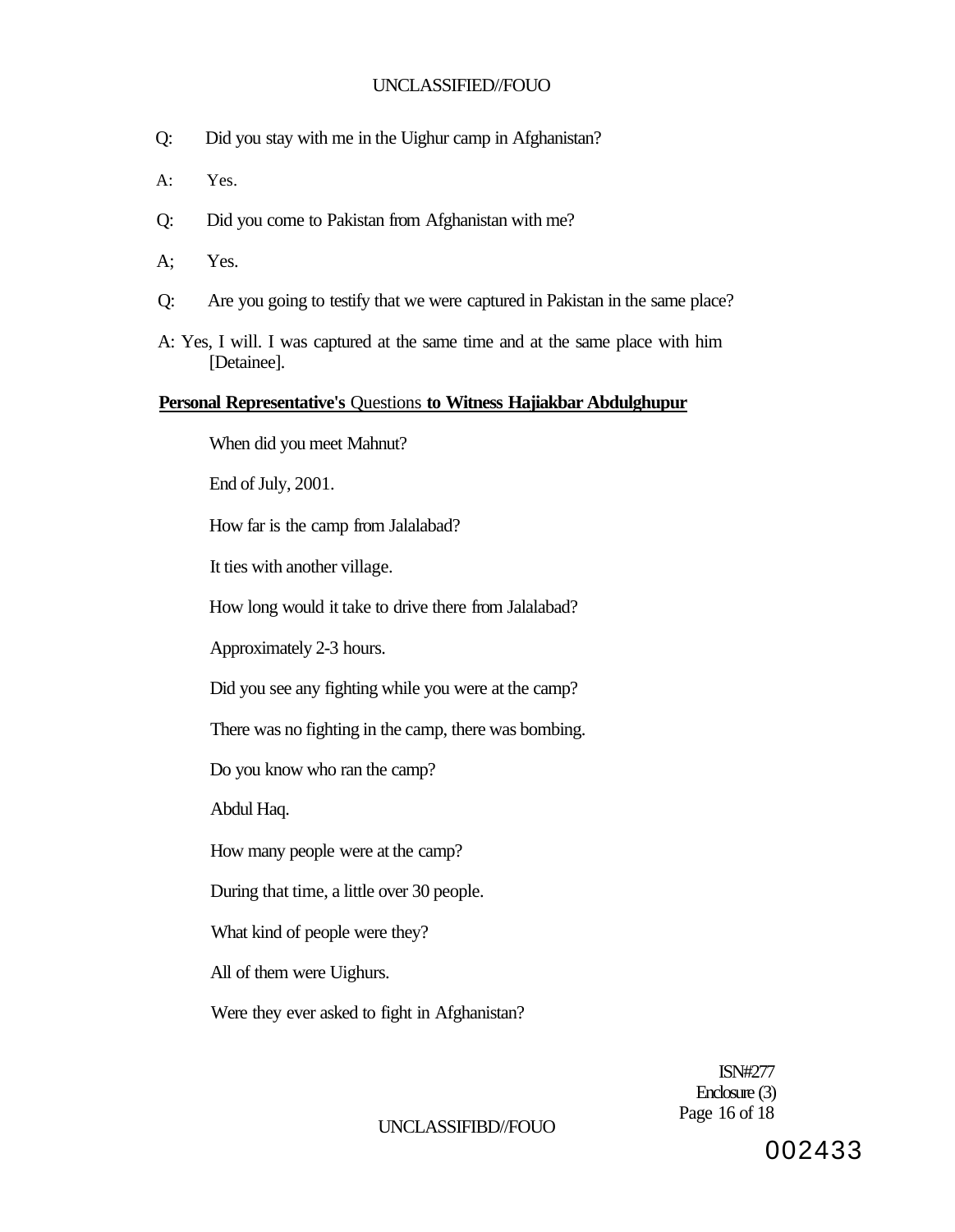- A: There was no such conversation.
- Q: Did you ever have any contact with the Taliban or Al Qaeda?
- $A:$  No.
- Q: Is there any other information you feel would be relevant to this case?
- A: No.

#### **Tribunal Members Questions to Witness. Haiiakbar Abdulghupur**

- **Q:** Outside of your time at the training camp together, did you or Mahnut have any other type of military training?
- A: At the camp?
- Q: Anywhere.
- A: We just ran early in the morning, but we never had any training at any other place.
- Q: Was this the first time you've had military training, as far as learning how to use weapons?
- A: Yes, the first time.
- Q: You said you don't think Al Qaeda gave any help to the Uighurs at the camp?
- A: I don't know. What is Al Qaeda?
- Q: You don't know what that means?
- A: I've heard about it from other people, but I don't exactly know what kind of activities they do.
- Q: Besides the Chinese, who would you consider the enemies of the Uighur people?
- A: Besides the Chinese, there are no Uighur enemies.
- Q: Why did you go to Afghanistan to train?
- A: This doesn't apply to his [Detainee's] case. I will tell you about this when it is my turn.
- Q: Did you have an opportunity to train in Pakistan?

ISN# 277 Enclosure (3) Page 17 of 18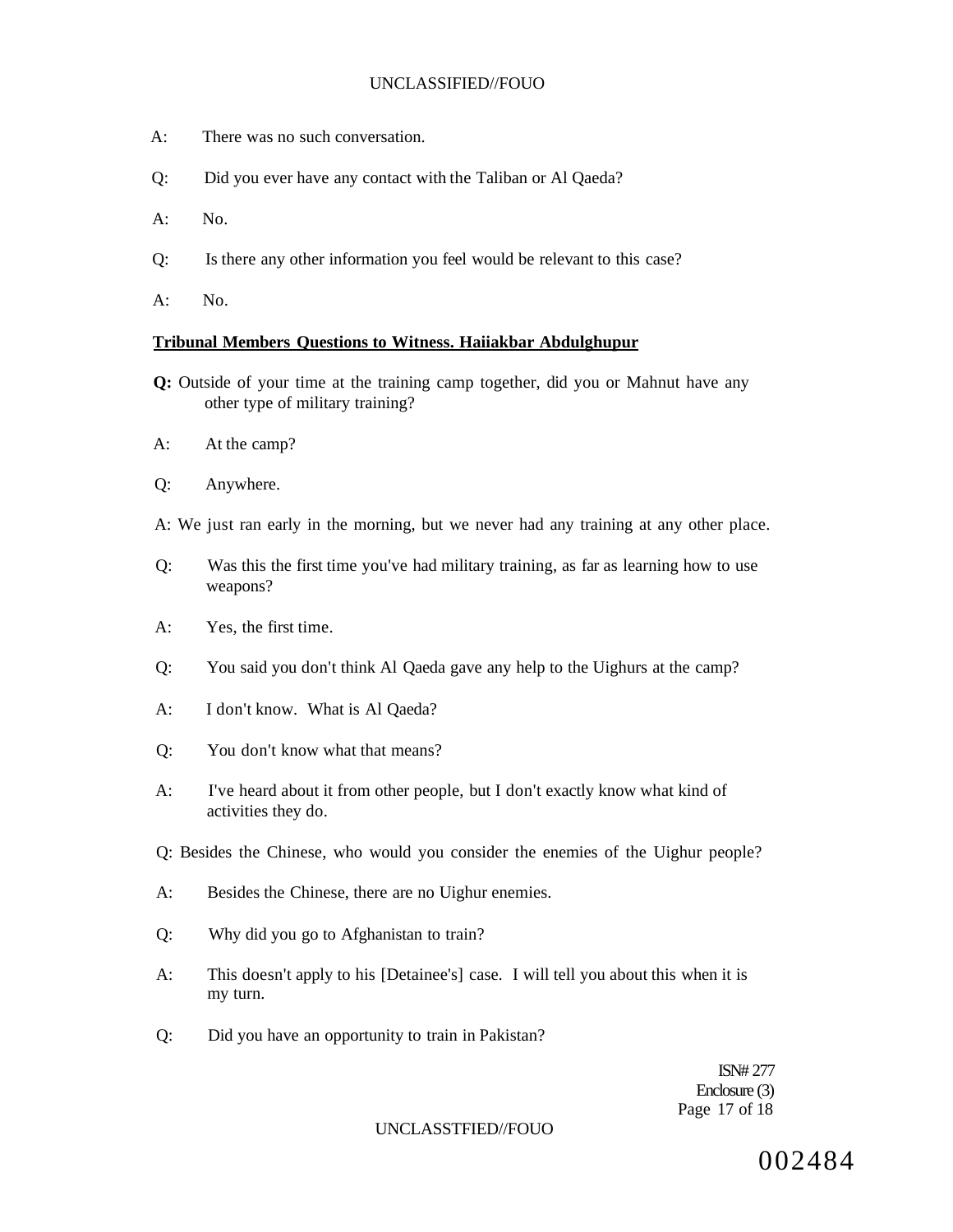A; No, I didn't have a chance and also I didn't even want to get training when I was in Pakistan.

Tribunal President's Questions to Witness Haiiakbar Abdulghupur

- Q: Why do you think Mahnut went to this training camp in Afghanistan?
- A: Because he heard about the Uighurs in Afghanistan against the Chinese government, that's the one reason he might have gone to Afghanistan. For myself, I went for that reason.
- Q: Do you know if Mahnut has had any association with the Taliban?
- A: I don't know about it.
- Q: Did you also get the training on the AK-47 at the same time as Mahnut?
- A: I got the same training, but I trained later.
- Q; Did you see Mahnut with a weapon during the training?
- A: I don't remember.
- Q: This Tribunal thanks you for your testimony and you are excused.

# **AUTHENTICATION**

I certify the material contained in this transcript is a true and accurate summary of the testimony given during the proceedings.



ISN# 277 Enclosure (3) Page 18 of 18

UNCLASSIFIED//FOUO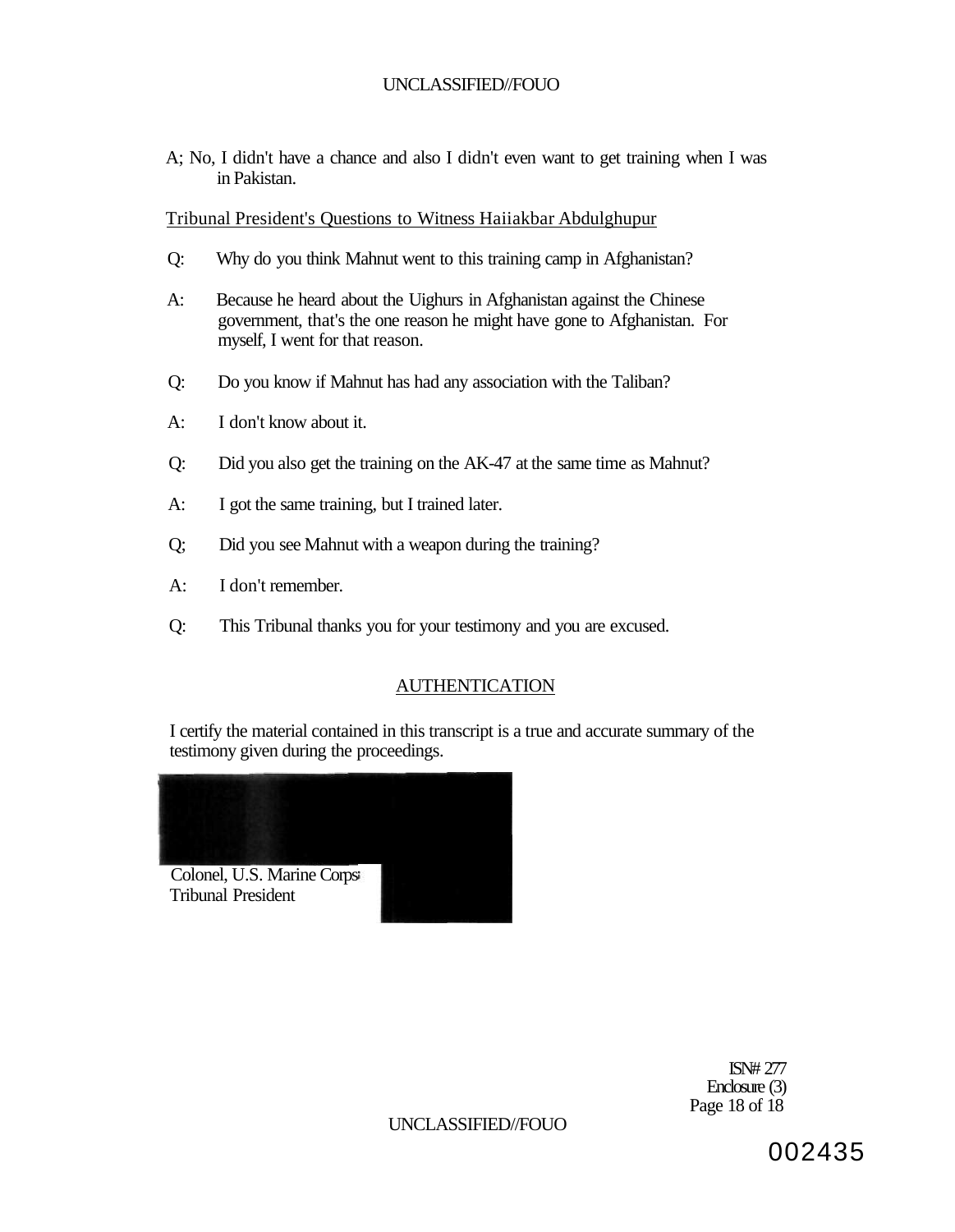### **Summarized** Un**Sworn Detainee Statement**

### *The Tribunal President read the Hearing Instructions to the Detainee.*

Tribunal President: Anwar Khan do you understand this process?

Detainee: Yes

Tribunal President: Do you have any questions concerning this process?

Detainee: Yes I do.

Tribunal President: What is your question about the process?

Detainee: You have detained me for nothing. I have done nothing.

Tribunal President: I understand. We will review all the information and decide if you have been properly designated as an enemy combatant. Do you have a question about what we are doing here today? [The detainee did not respond.] Let me review and simplify what we are doing here today. What we are going to do today is review the unclassified summary of information about why you have been classified as an enemy combatant, and your Personal Representative gave you that information earlier. And this is your opportunity to tell us anything you want about those statements, that is what you will do today. We will get to a point later in the tribunal where you will have the opportunity to do that formally.

Detainee: Sounds good

Tribunal President: Also you need to know that this is all we know. The three of us know nothing else about your file so keep that in mind as we proceed today. And also remember our promise we gave that we will do our best to study this information and review his classification as an enemy combatant. Does that do a better job of describing why we are here to day?

Detainee: Yes, I understand

Tribunal President: At any time during this session if you have questions about what we are doing or why we are doing it, you may ask me at any time.

Detainee: OK

*The Personal Representative presented the Detainee Election Form (Exhibit D-a) to the Tribunal* 

> Enclosure (3) Page 1 of7

UNCLASSIFIED//FOUO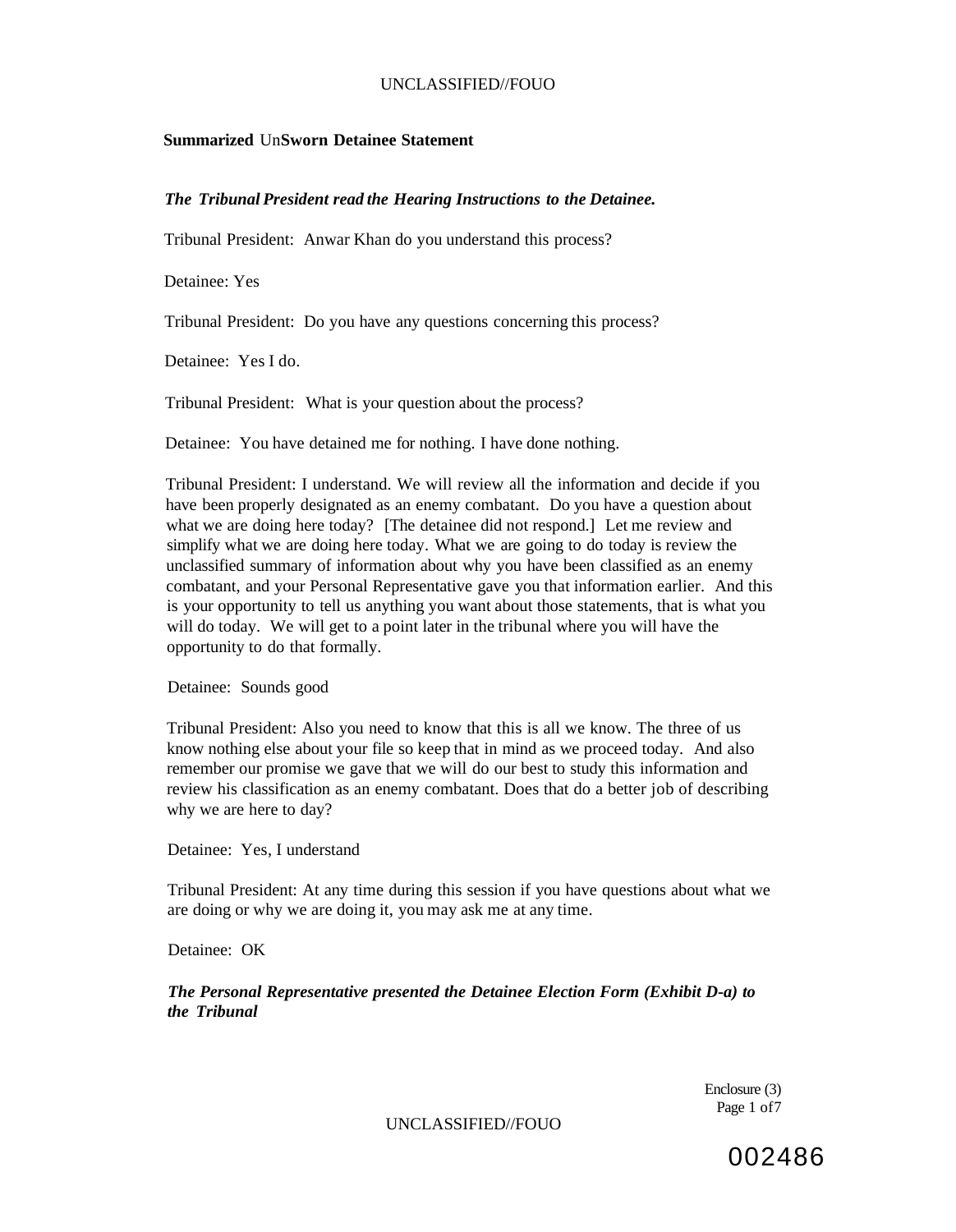*The Recorder presented the Unclassified Summary of Evidence (Exhibit R-l) to the Tribunal and an additional unclassified document (Exhibit R-2).* 

## *The Recorder confirmed that he had no further unclassified evidence or witnesses and requested a closed Tribunal session to present classified evidence.*

Tribunal President: Anwar Khan I understand that you requested one witness, and that witness was identified as Mohammed Sadik from Afghanistan is that correct?

Detainee: Yes that is true.

Tribunal President: I have directed the United States government to contact the Afghanistan government for assistance in locating this witness. On or about the 27 of October, about a month ago, the United States government did contact the Afghanistan government As of the date of this hearing we have not heard any response from the Afghanistan government. Without the cooperation of the Afghanistan government we were unavailable to locate and provide the witness you requested, and as President of this tribunal I rule that your witness is not reasonably available to you.

Detainee: Sounds good

Tribunal President: Anwar Khan you may now present any information to the tribunal that you may have. Your Personal Representative may assist you if you wish. Do you want to make a statement to this tribunal?

Detainee: I do not have an answer. What do you want me to say?

Tribunal President: Right now I believe a yes or no answer is appropriate if you would like to give us information about the unclassified evidence.

Detainee: OK

## *The Tribunal President opened the Tribunal to the Detainee to make his statement and asked if he would like to make his statement under oath.*

Detainee: I would like to take the oath.

## *The Recorder administered the Muslim Oath to the Detainee.*

#### **Summarized Sworn Detainee Statement**

Tribunal President: Thank you, you may proceed with you statement with the assistance of your Personal Representative.

Personal Representative: The first item said that you were directed to carry Taliban weapons from Afghanistan to Pakistan

> ISN# 948 Enclosure (3) Page 2 of7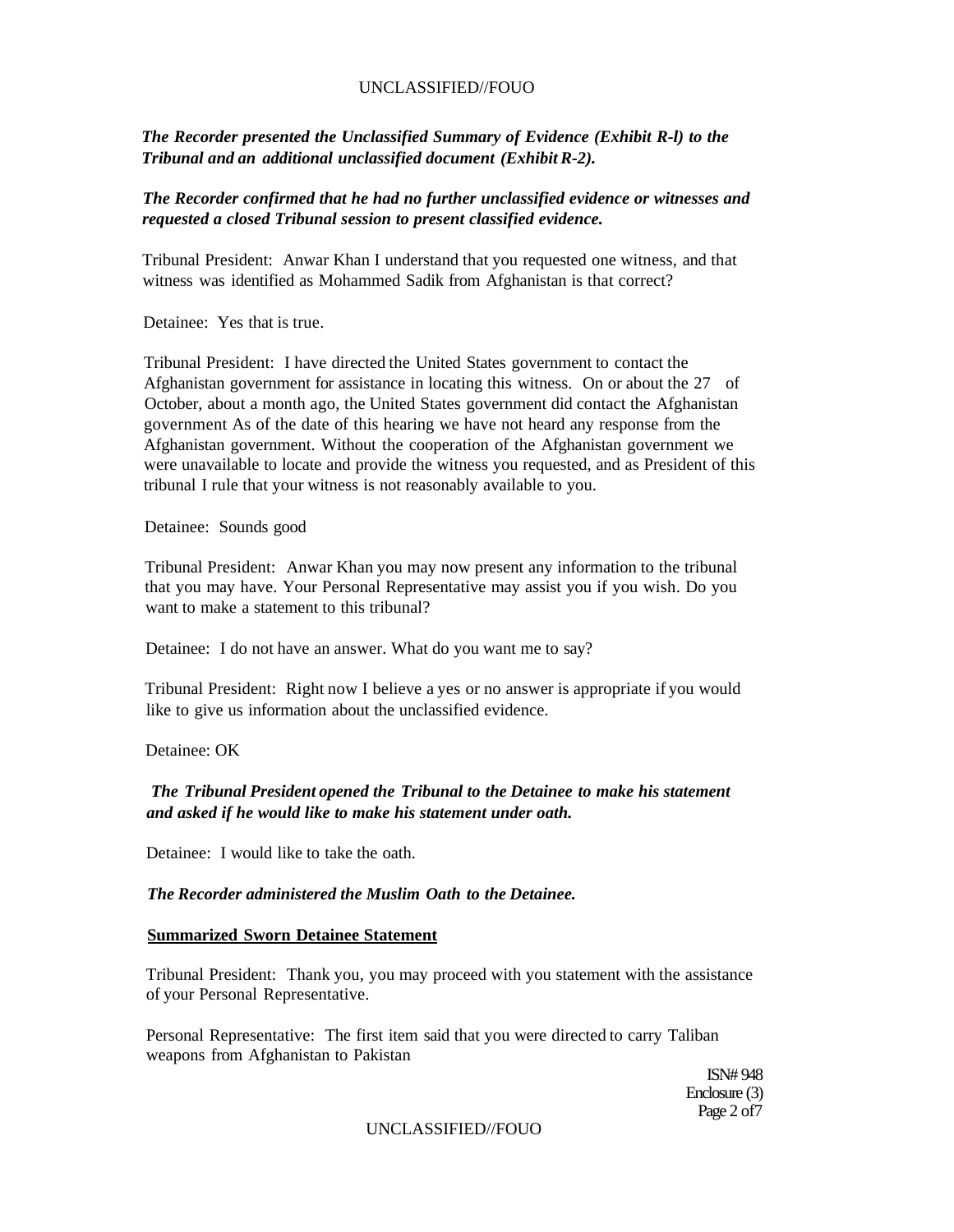### UNCLASS1FIED//F0U0

Detainee: My answer is that this is incorrect.

Personal Representative: Did you want to explain to the tribunal why this is not correct?

Detainee: I told you why. I will tell you why this is wrong.

Tribunal President: Please.

Detainee: You brought me wrongly over here I have told you before I have not done this.

Tribunal President: I will remind you that we have not read anything else in his file. If you would like to tell us now, you may. Otherwise we may read it later.

Detainee: I do not know. I am innocent. I do not know anything else.

Tribunal President: OK.

Personal Representative: The second item said that you assisted the Taliban by helping to transport, stock pile, and hide Taliban weapon cashes.

Detainee: This is wrong I have not done that.

Personal Representative: And did you want to explain to them anymore why that is not correct?

Detainee: I have not done that.

Personal Representative: And the last item said that you were captured by Afghan military forces at a check point just prior to entering Pakistan because you had several identifications cards.

Detainee: Yes, I was living in Pakistan and 1 had some old cards with me. That is true.

Personal Representative: Did you want to tell them what kind of personal identifications cards they were?

Detainee: Yes I want to. I had one card that belonged to me. It was my own identification and two of them were my wives'.

Personal Representative: Did you have anything else that you wanted the tribunal to know about these pieces of evidence about you?

Detainee: No

ISN# 948 Enclosure (3) Page 3 of7

UNCLASSIFIED//FOUO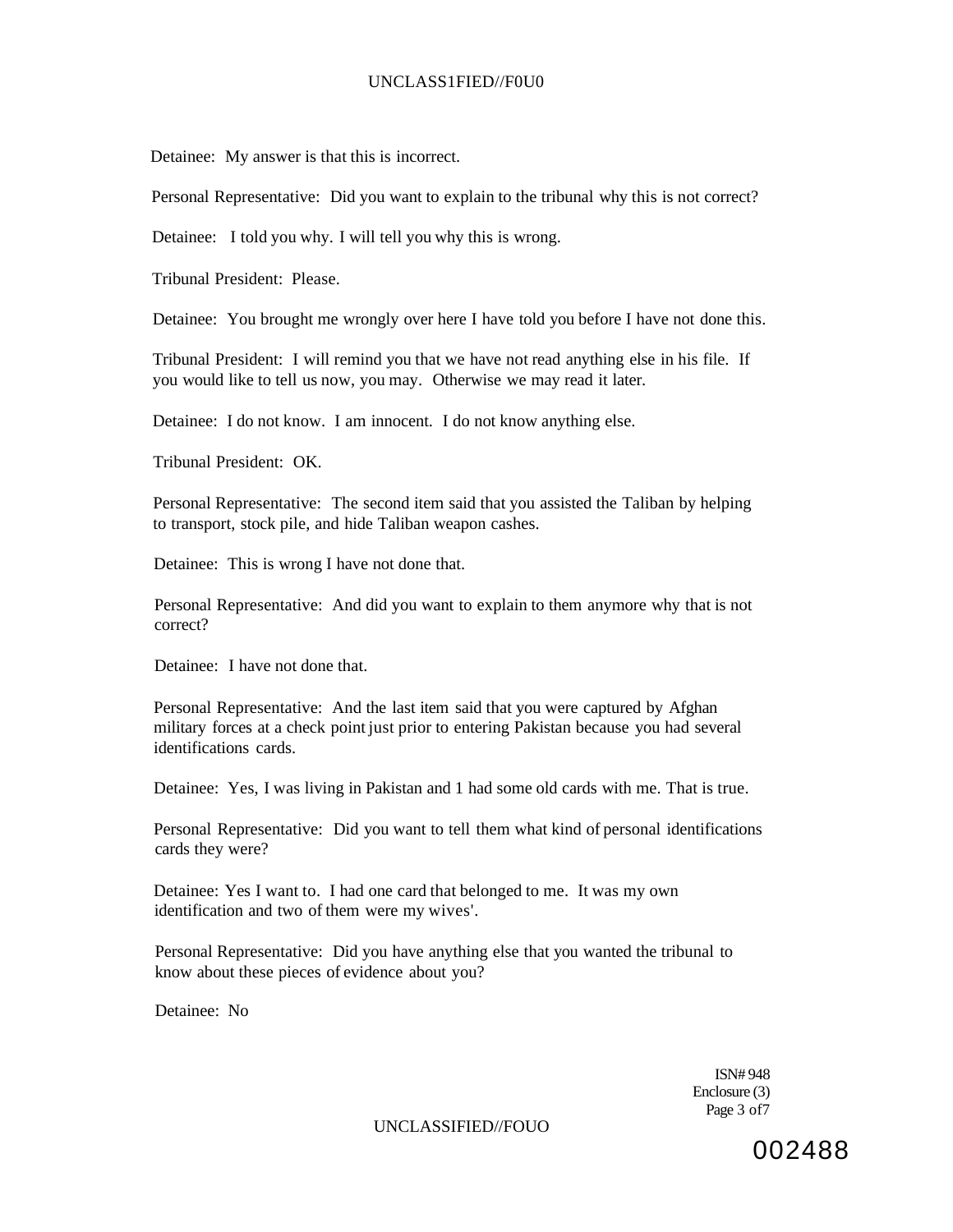Personal Representative: The main point here said that you are associated with the Taliban, is that correct?

Detainee: No, I did not have anything with them.

Personal Representative: Did you have anything else you wanted to tell them [referring to the Tribunal Panel]? This is your opportunity to tell them why these things are not correct.

Detainee: What explanations? I told you I was captured for nothing and they brought me for no reason here,

Personal Representative: Just one more thing based on our conversation. I have here that when you were captured you did not have any weapons.

Detainee: No I have no weapons.

Personal Representative: Did you have anything else or is that it?

Detainee: No, I do not have anything to say.

Personal Representative: OK

Tribunal President: I understand Anwar Khan that concludes your statement. Is that true?

Detainee: No, no, I have nothing else to say.

Tribunal President: Personal Representative do you have any questions for the Detainee?

Personal Representative: No sir, none.

Tribunal President: Recorder do you have any questions for the detainee?

Recorder: No.

Tribunal President: Does the board have any questions for the detainee?

Tribunal Member: We would like to ask you a few questions and to let you know before we start, if you do not want to answer the questions you do not have to, but it would be helpful to us to understand your case.

Tribunal Members \* questions

Q. Did you live in Pakistan of Afghanistan?

1SN# 948 Enclosure (3) Page 4 of 7

UNCLASSIFIED//FOUO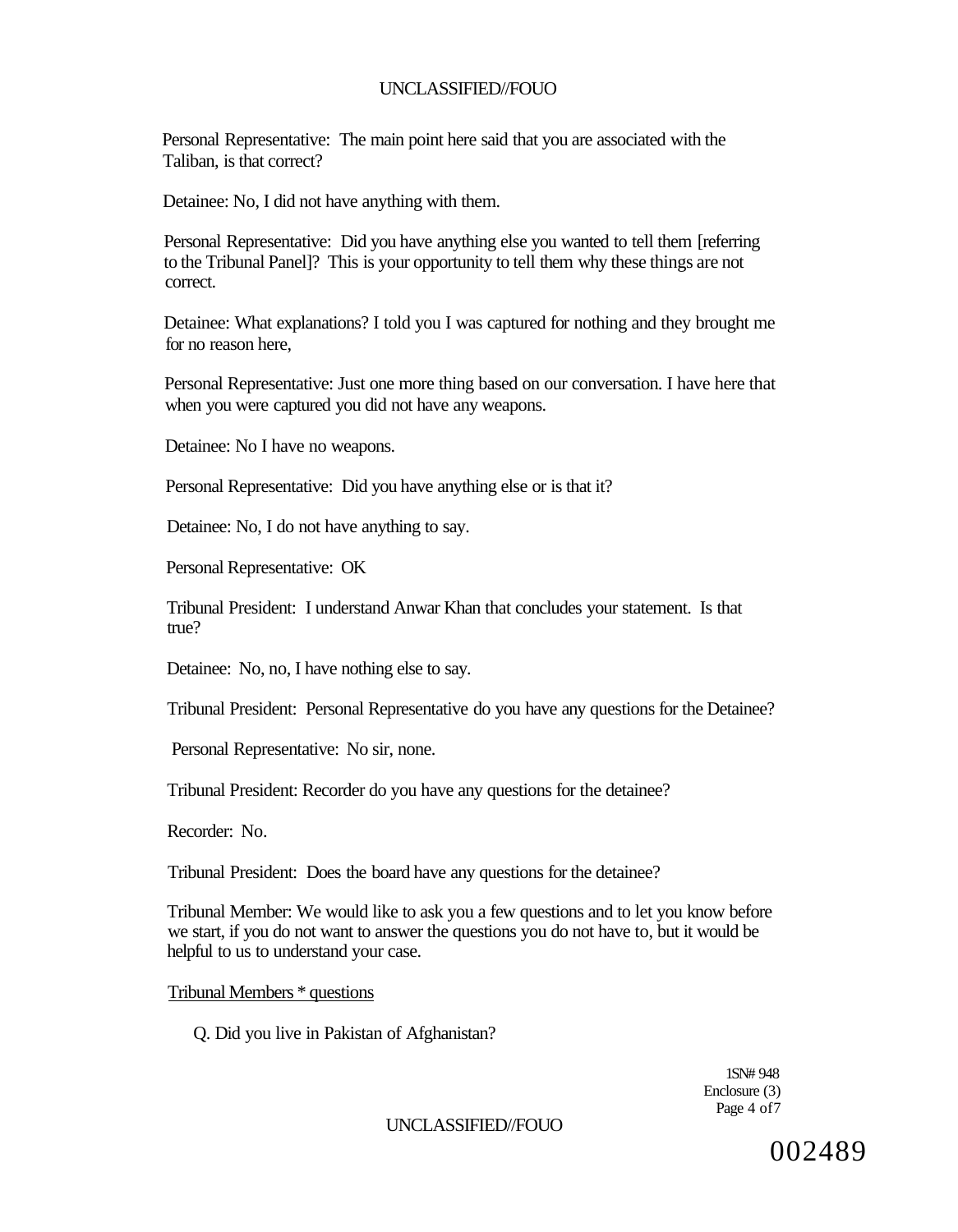- A. My house is in Afghanistan but I live in Pakistan.
- Q. How long have you had a house in Afghanistan?
- A. We will go and work in Afghanistan as labor workers and then come back home.
- Q. So you work in Afghanistan?
- A. No our house is In Afghanistan I go to work in Pakistan.
- Q. What is your labor, your work, what do you do?
- A. Just guarding duty.
- Q. For the government or a private company?
- A. No for the shops.
- Q. So you guard shops in Pakistan
- A. Yes shops.
- Q. Where is your house in Afghanistan?
- A. Our village is named Shoemash (ph.).
- Q. So you have never had anything to do with the Taliban at all
- A. No he never had.
- Q. What happened the day you were captured?
- A. We were going towards Pakistan in a car. We were sitting in a car and as we got closer to the border the solders stopped us.
- Q. How many people were with you in the car?
- A. With me there were three people.
- Q. And were they all captured?
- A. No two of us were taken to Bagram.
- Q, The other person that was taken with you to Bagram, is he the person that you were going to call as a witness?

ISN# 948 Enclosure (3) Page 5 of7

C02T9

UNCLASSIFIED//FOUO  $A^A r r t$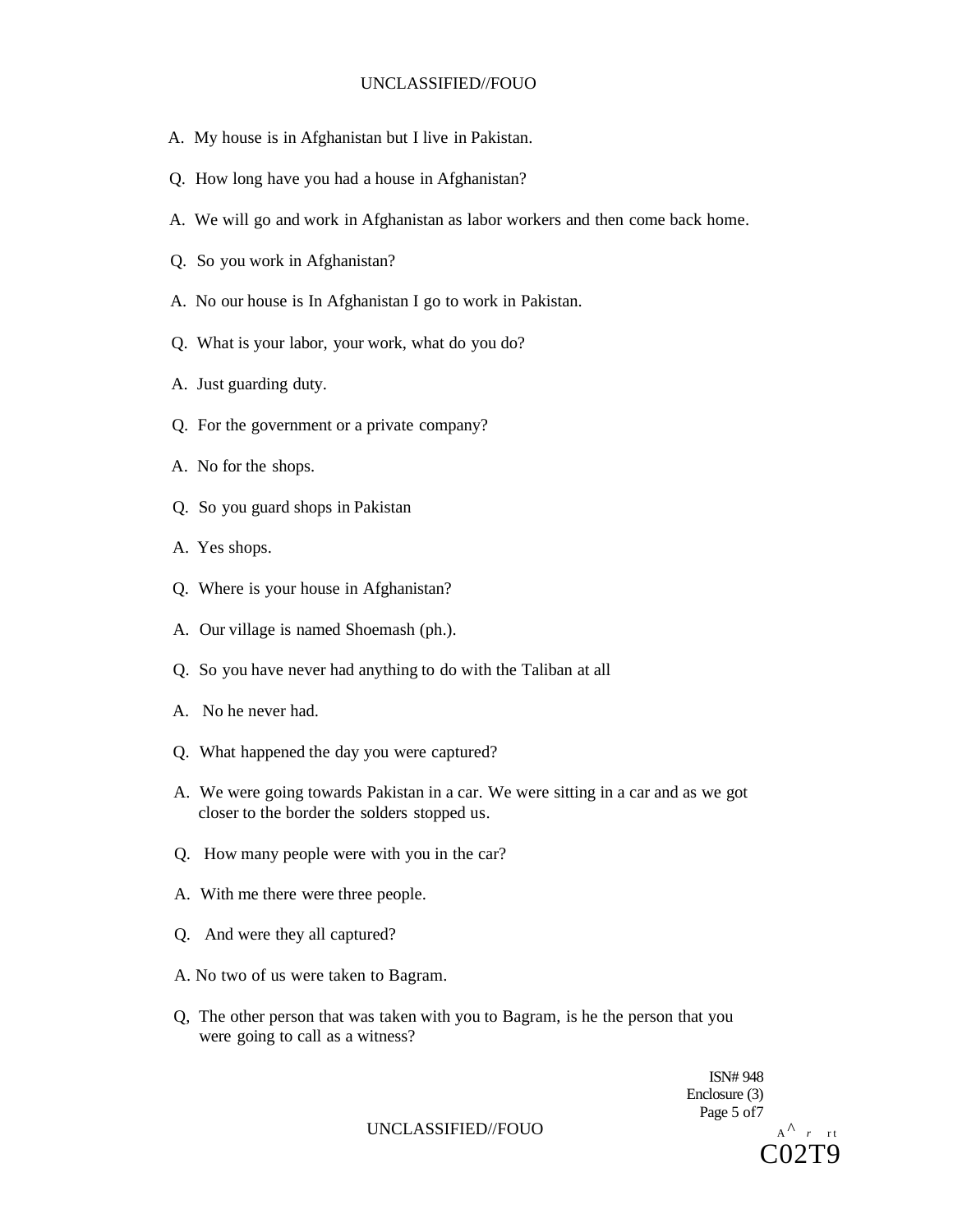### A. Yes.

- Q. If he was able to come here what would he have told us?
- A. I was brought over here and I had the cards with me I just wanted him to say that.
- Q. I understand they released him?
- A. I do not know he stayed in Bagram (ph.) so I do not know if he was released or not
- Q. And I see that he was going to explain what you were going to do on you trip when you were captured?
- A. Yes I wanted to tell you what I have done and confirm what I said.
- Q. Why were you going to Pakistan that day?
- A. I was going for work and my brother is over there also.
- Q. Does he carry a weapon during his guarding duty?
- A. No we had a baton.
- Q. You said that you had your wife's identification card. Where was she on that day?
- A. They were living in Pakistan. They had gone there before the Taliban.
- Q. I would like to know why you had your wife's identification cards in Afghanistan when she was living in Pakistan.
- A. I had forgot their I.D. cards were in my pocket.
- Q. I do not know from the information that was provided, what was the date you captured?
- A. I do not know.
- Q. How many times have you crossed that border checkpoint in the past?
- A. I used to go all the time.
- Q. Is this a regular place you went? Did you go once a week or twice a week?
- A. Every few months or so.

ISN# 948 Enclosure (3) Page 6 of7

#### UNCLASSIFIED//FOUO